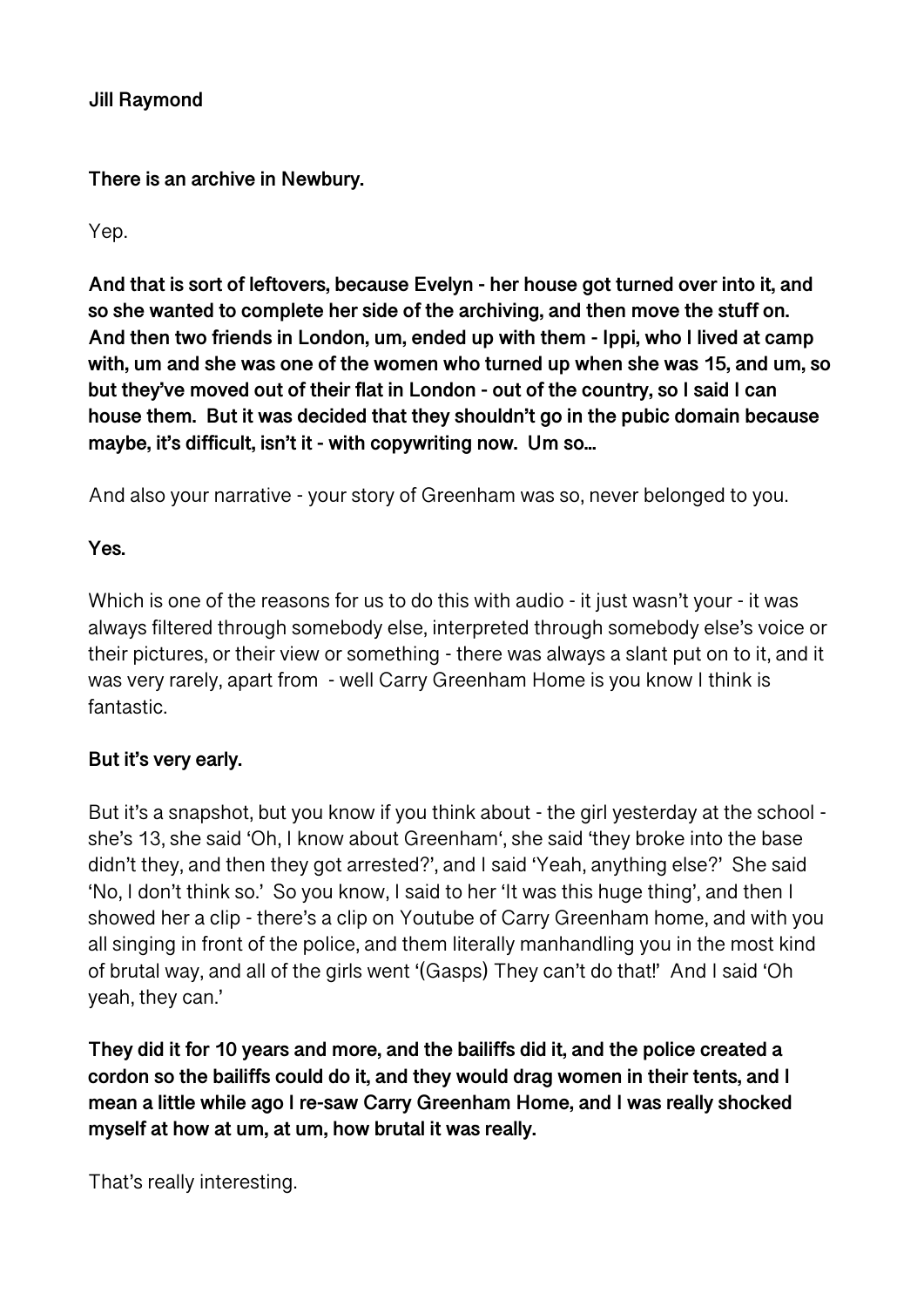**Because you sort of, one of the, oh god - too many things to say! Too many things to say. One of the things about that big blockade - well there were just hundreds of women and one would get dragged and two more would lie down, was the way that we sang You Can't Kill the Spirit. Because it wasn't a bloody church choir thing, it was actually full of anger and power, and we were voicing our resistance, and it really helped us. Actually in any way singing helps our breathing because if you're frightened you stop breathing - I taught women's self defense for a few years, so it's important to keep those lungs going, but actually we didn't sing it like a three part harmony, it was, it was full of like 'you fuck off you bastards, you're not going to fucking kill my spirit!' And that's that's I find the way that it gets sung now is very sanitised, because it's not in context really, um, and I can't bring myself to sing that song. Because it's lost.** 

Yeah, it's a song that gets sung on the Million Women Rise march down in London, that I go on that every year, and again it's - I think what's lacking is the unity - so there's a little group of like six women singing it on the march, and then someone else will be singing it. It maybe extends, but actually it was - you sang as one voice, it was one voice in resistance, and whenever when I was putting that little presentation that workshop together for them, it does bring tears to your eyes, it's really emotional, really emotional.

**Yeah, so that film - one of my early things, when I was still weaving and living in South Devon, there was a very very active Totnes Women's Centre - it was three floors and um, we did a peace vigil every week on market day, and me and the woman I was living with at the time, who is going to be being interviewed - we went to loads and loads of CND groups all across the Westcountry showing that film, and it was being show all around the country local with different CND groups, and it was - it was a real frontline thing to do actually, because CND, you know they gave us endless amounts of support, but they it like, they were actually part of when the missiles left, even CND were putting out the women from Greenham had gone. We were completely de-noticed. We were having visitors from Japan and Australia and America and all across Europe come to visit us, we were still having journalists from all over the world, but everyone - the word was, in The Guardian, all of it was 'Oh they've gone home now, there's no more women there'. And that was a real, that's one of the things - I've got a list here of things I particularly want to be able to cover.** 

Brilliant, because I've got the conversation that i think you had with Becca..

### **On the phone, yeah.**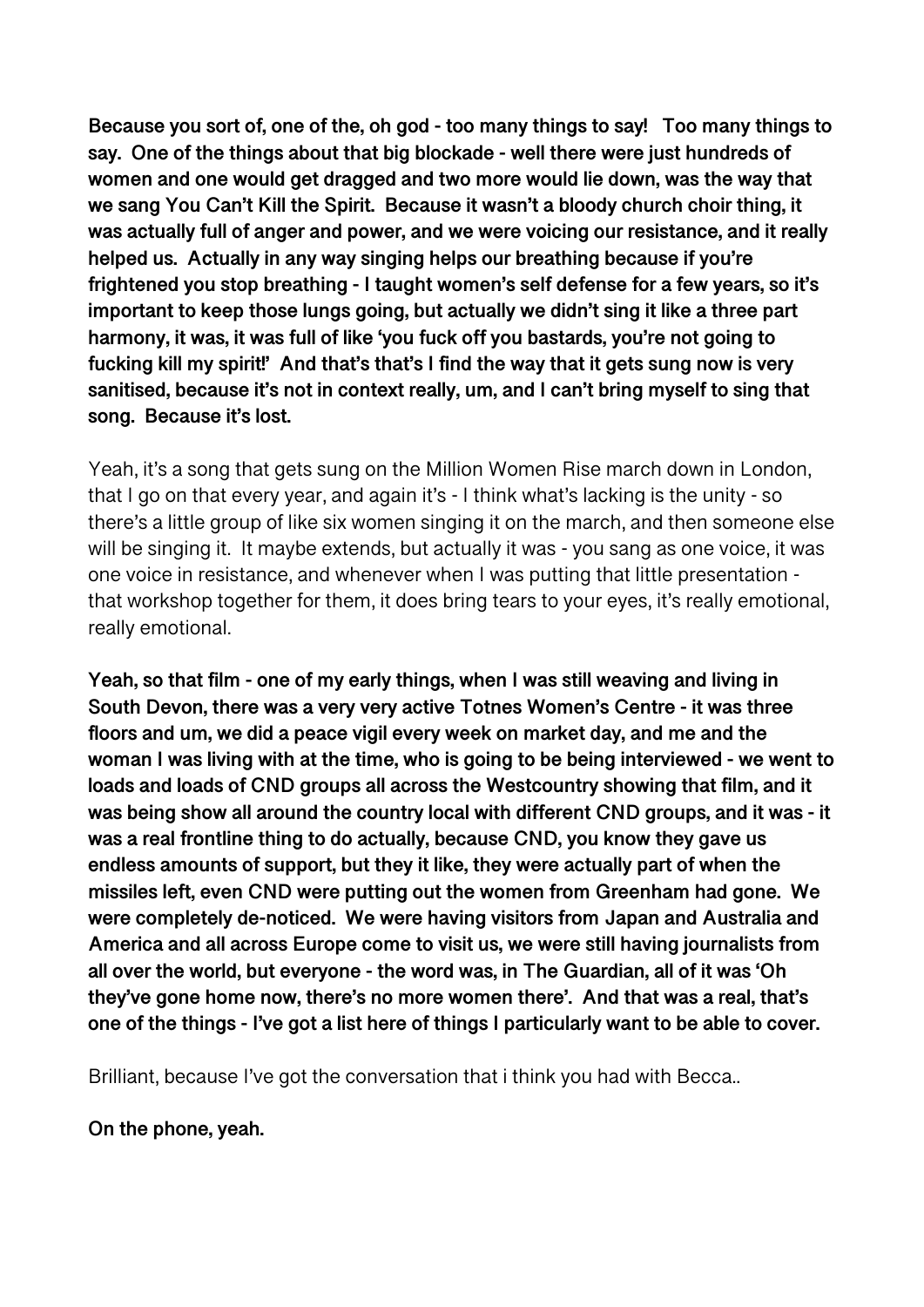And I thought actually I don't need to go to any of my questions, I can go through this conversation - it's absolutely loads of stuff.

**Yeah, there is loads of stuff. I must be careful not to rant. But, er, I have got it here about like, I thought I had it here - the original - if you want to start taking photos, look, the original thing was...** 

Oh wow, look at that.

**...Women will reclaim Greenham common. The missiles were almost a sideline, you know. The original march from Pembrokeshire was because the USA were moving back on. But the story was actually that was a USAFA base with a temporary fence around the common for the Second World War, and the USA had went home, but the fence had never come down. And our um, airforce stayed there. And then when the Trident thing came back up, and there were Tridents all over Europe, like, they um, they never - the fence was still there. So what we realised given, it was given a temporary permission to fence of the common, so actually it was about reclaiming the land and reclaiming the common, and that's why a lot of women stayed even though the missiles had gone home - because the fence was still there. And the first, you know the first really big actions were about pulling the fence down - you know, because we wanted to see the back of the fence, and we wanted to reclaim the common, so I fished this out. There were...** 

Oh great, you've got some fantastic stuff - how you've managed to keep all this in such great condition I don't know.

# **My friend's kept it, I mean I've - you know because I just had a damp old truck. But there were women's peace camps all over the world at that time.**

Do you want to do - what do you want to do with the photographing and because I thinking maybe we want t sit down and talk, or do you want to do the photography, how do you wan to do this, Christine?

(Christine) I can photograph in here, but I can listen at the same time.

Right, because there are things that you particularly wanted to photograph, I'm guessing?

## **Well, there's things that I feel are - I can allow you to photograph.**

Sure, understand.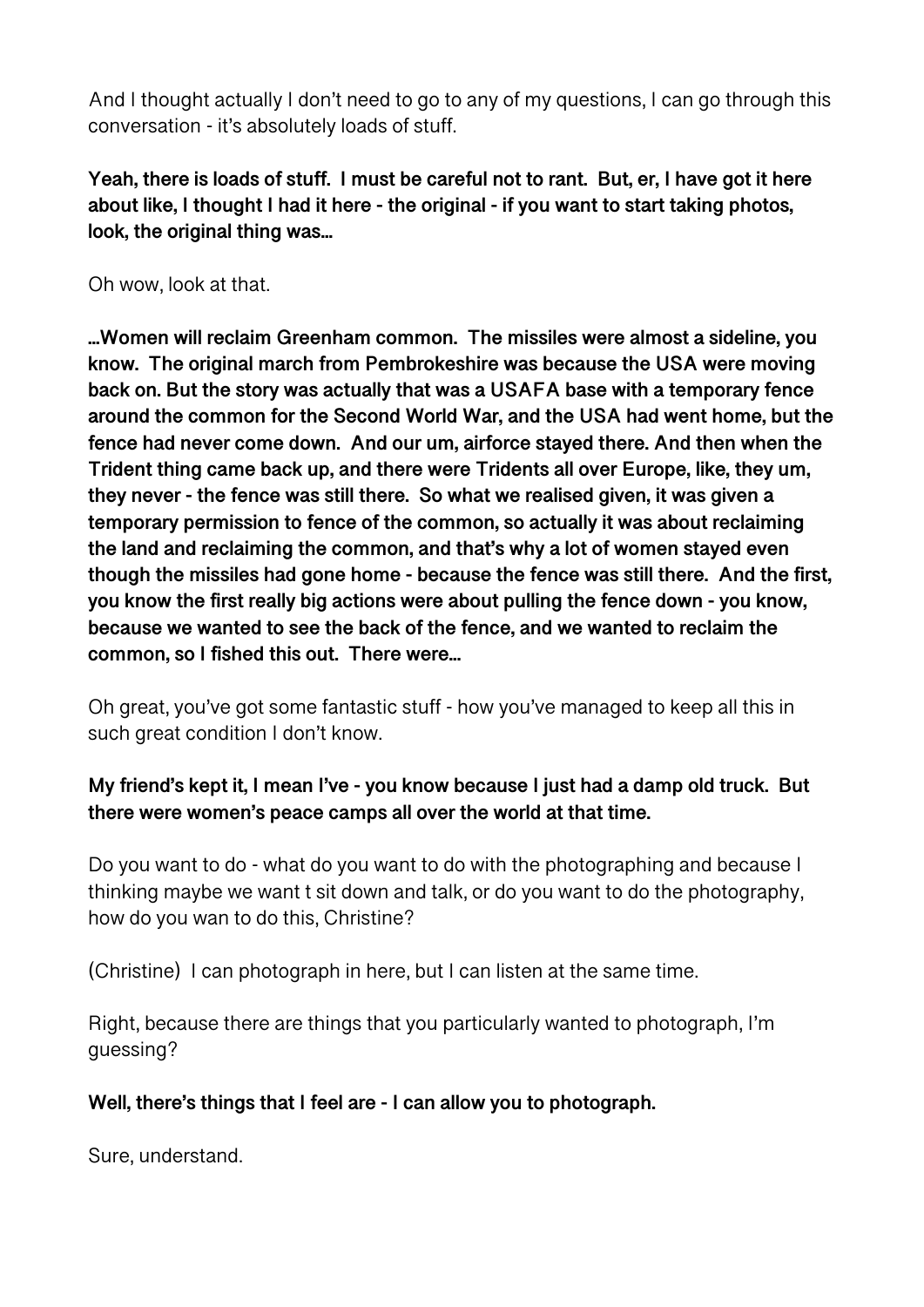## **And I haven't been through all of them, but I have put a few stickers in - what I felt.**

It's like the Doom's Day Book or something, it's got a real feel.

## **Yeah, I feel - are you doing moving pictures as well?**

No.

## **Well what I could do is just handle them and go oh yes, you know, um, but just get a picture of them all together, and certainly the covers.**

(Christine) If you want to open it and talk about it so that's recorded, and then I'll take it away and photograph it?

**Well I think I probably need to talk about my list of things I want to cover, but in terms of like - I was, you know, I can't allow you to take a picture of that, because I don't know who drew it, and there could be issues. You know, there was a lot of falling out. But it's ephemera, and I know for an archivist that it's very important. But there are some things that are very 'noncanil' (spelled phonetically) that you could photo.** 

But you'd have to say which ones they were.

**Well I have put stickers on, on a few of them. But these are more, like this is more like, and there are diaries, there are lists, like there's a bleeding chart diary and you know, everyone filled in their thing on their moon day when we were bleeding, and because we sort of heard about this 'If you're in this together you all bleed together', so it was just an experimental thing.** 

And also I think it's quite good to know, because you can fall into that trap when someone's a bit grumpy of saying 'Oh are you,' but you can look at the chart, and rather than being patriarchal about it you can actually go and look at the chart and think 'Oh no it's not that, I am actually pissing them off', which is quite useful I think, personally.

## **Yeah. But the thing is we all ended up bleeding at the same time, so we were all pissed off at the same time! (Laughs).**

Right, I don't know if that's a good thing or a bad thing!

### **But I feel like this bed spread is to patterned for you to picture them there.**

Do you want to put some on the table out there.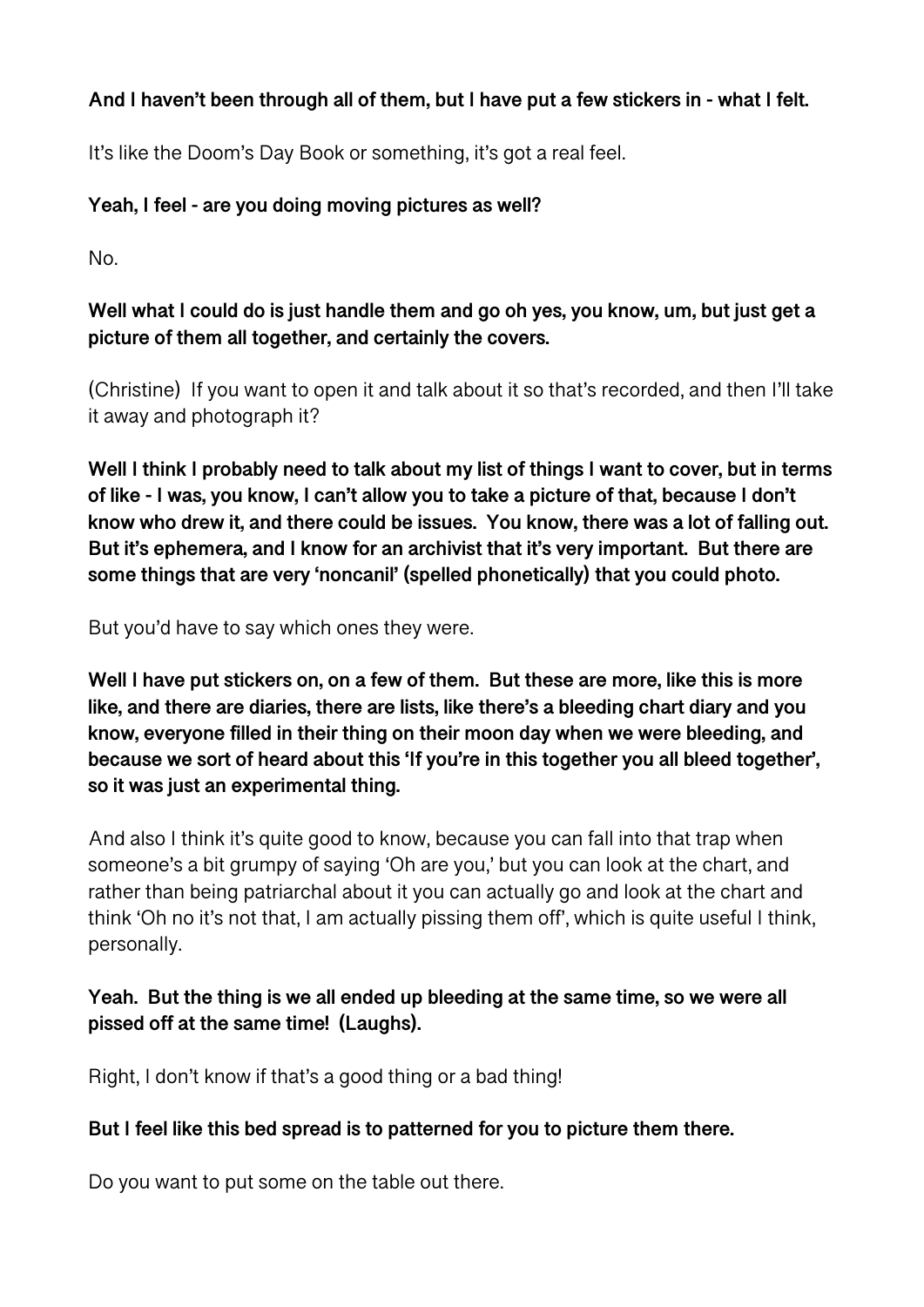**Is that better, we can put them on that desk. We can put them over here a few at a time, because it is quite amazing they've survived so many evictions, but you see Evelyn had them - her house was full of this stuff, and um, you know the thing is she's getting older, everyone's getting to the point of we need to start making - we need to be leaving our...** 

Mark.

## **Our mark. We need to leave our inheritance and um...**

Yeah, that's a good way of putting it 'inheritance', I like that.

**I put that in because it's so resonant with today - 'One World Many Women' - that's Million Women Rise, you know - I did go to those a few times, but I just can't cope with such a big things any more.** 

Yeah, it is huge now.

**It's a long way, I get cold. You know it's fantastic stuff - I just like that - it might not mean a lot to a lot of people, but it's er, look I put that in because we linked up, we were working with women you know, there was all this stuff about 'Oh, white middle class women', well do you know what I mean? I can understand why maybe black women wouldn't want to come and live at Greenham, because they'd be targeted and it's the same with Antifascist stuff, which I've been on some of, and it's so violent, but we were internationally linking with women in Namibia, the Western Shoshone people - there was a women's peace camp at Nevada test site, and the women's peace camp there was on Shoshone land, and the tests were being done on Indian reservation land, and the women's peace camp there had their own bit of land, because in America the arresting thing is so much harder. Women from Greenham went, you know, to the Nevada test site. We paid for women to come from the South Pacific Islands, um, to come and tour about the test - the sea testing - that was the women's peace camp at Comiso - there was a US air base - two women from Comiso came and lived at Greenham. There was a women's peace camp at Hiroshima. And right at the beginning of Greenham came and lived at Greenham, she died at Greenham of cancer.** 

Oh my god, didn't know that.

**Hero, I think she was called.**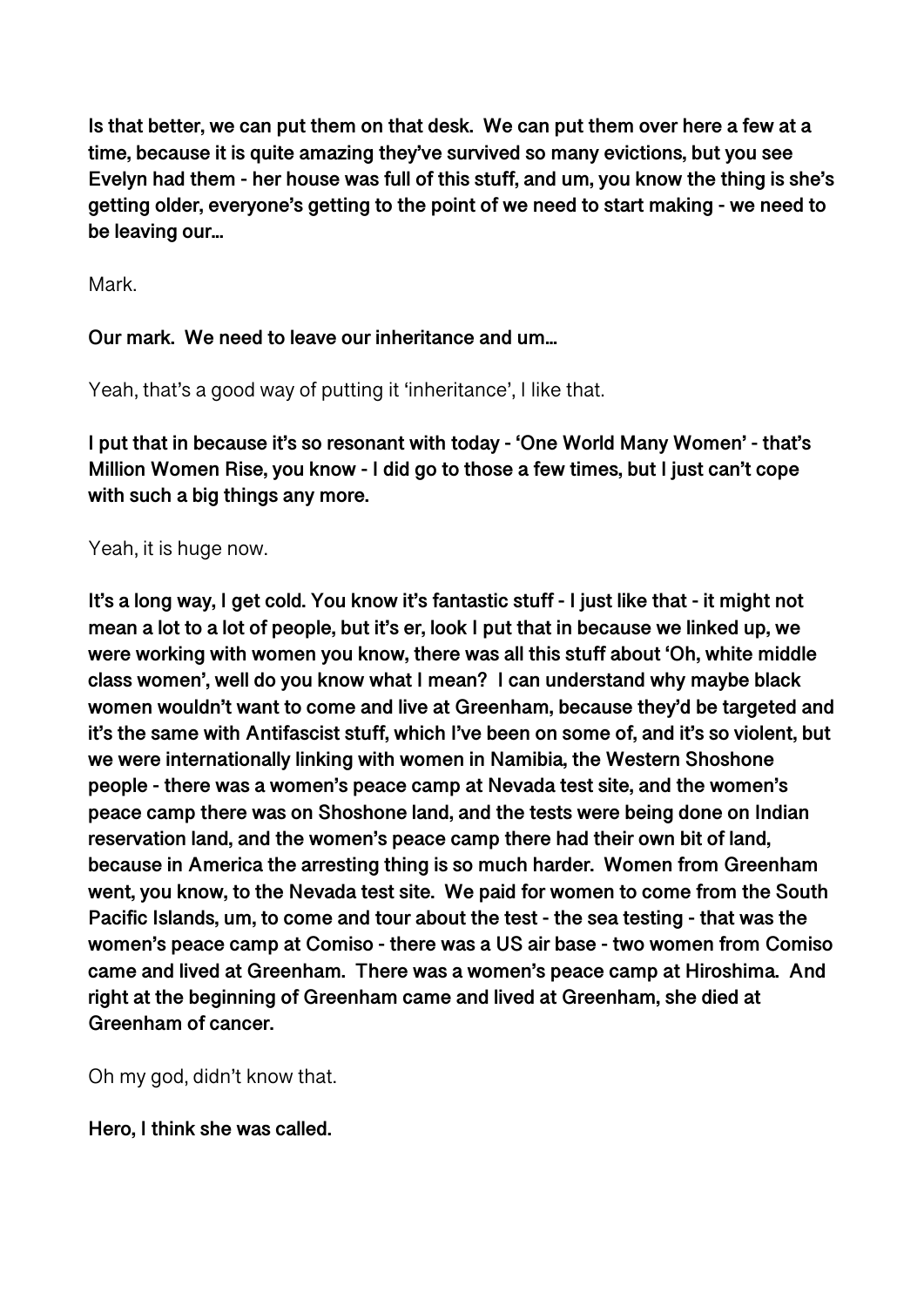So do you want to let Christine do some photography while we talk, or would you like to see what she's going to photograph just incase there's anything, because you'd only do the stuff with tabs on, wouldn't you?

## **Yeah, yeah.**

It's up to you, Ray.

**Some of it is like newspaper cuttings, so it's in the public domain. How have I got that one on there? Oh this lot are actually about the fact we didn't leave when the missiles did. This diary is, I think it does help to have a little bit of why I've done this, but this is an article about the missiles have gone, but we're still here, and we did get a lot of being slagged off about why we didn't go, and it became a lot of work to do that. And also the donations stopped coming in, you know, and a lot of women some of us signed on in Newbury, or did postal signing on, but a lot of women for various reasons wouldn't be able to sign on - especially if they were under age or escaping domestic violence. Um, and so we had camp dole - when we had lots of donations, which were coming from all over the world, um, we were able to actually support women financially with what we called camp dole, so they had a bit of personal money, and um...** 

That's really interesting as well I think, because what I've read of when the men were there at the beginning, that when they would get the money that they would keep hold of it. And seems to be like, if you look at the World Health Organisation and he way you know the organisations work in a global way - African or Somali, whatever, when they're trying to work with, you know, developing countries, they like to give the women the money because they know they will spread it around. So that's quite interesting.

**Yes. But the men were only there for a week or two, I mean there was a call out on the telephone tree - I was back in Devon, and there was a call out for as many women as possible to get up for that - there was going to be a big meeting and a discussion and a decision to get rid of the men. So I rushed up to be there to vote that we got rid - because there was no intention to stay, in the first place, and at that time you know there were a lot of New Age Travelers about and some of them, well we called them the brew crew, and we just didn't want them, you know, they're fucking piss-heads, and um, and so yeah there was, when the decision was to stay, there had to be a decision to ask them to go, and some heterosexual women left Greenham at that point, because they said 'The lesbians can live here with their lovers but we can't, so we're not going to stay.' Well that's fine, that's their choice. But you know even that it wasn't exactly controversial, but it was a deciding factor for some women. Um, but it was a deciding factor for a lot of others who thought 'Right, now we've got a women**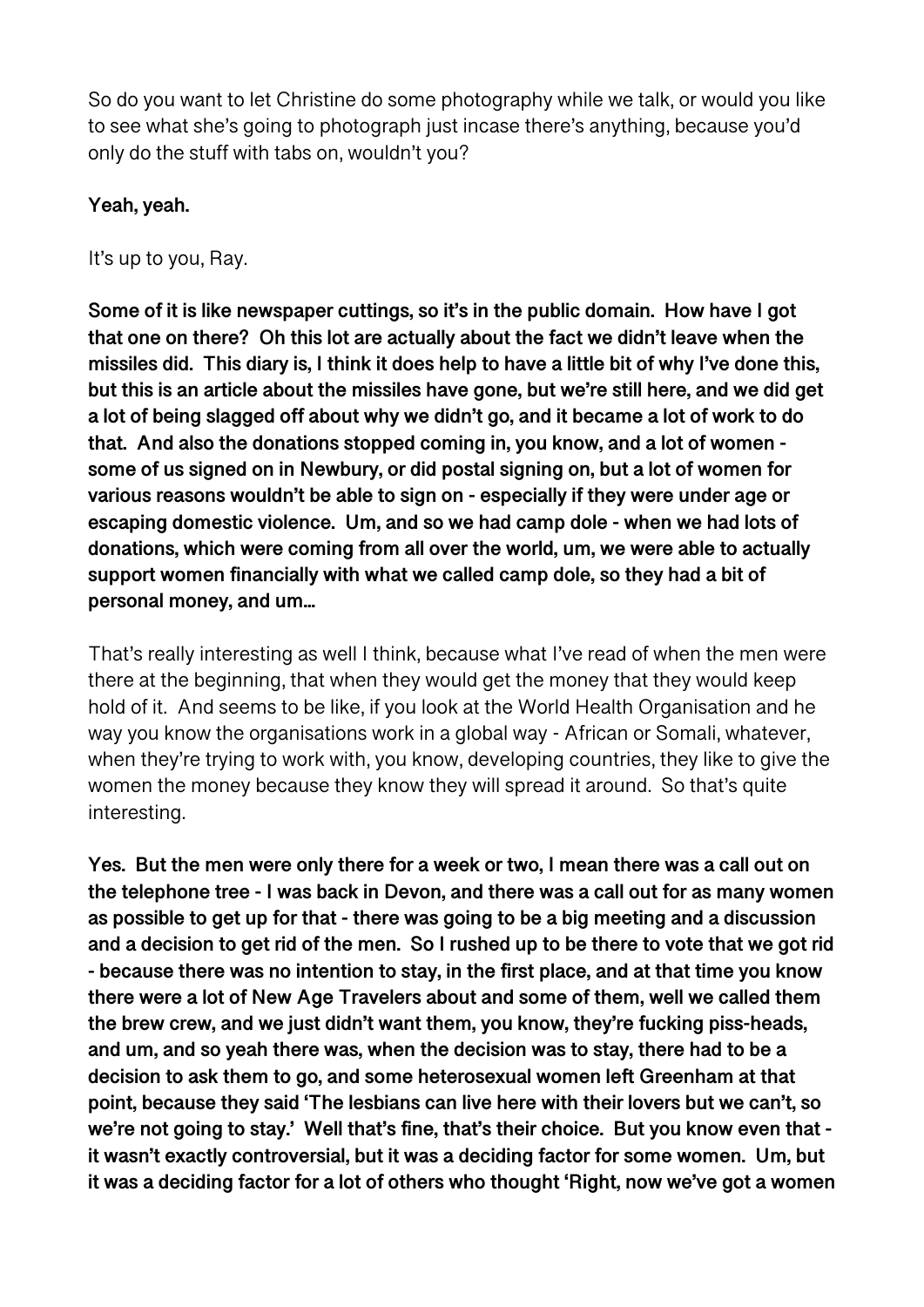**only space here', you know but also it was because of the violence - you might have been told this, but to do blockades, um, totally non-violently, it's much easier to do it as women only. In those days - partly because the police were possibly going to be less violent if it was women only, we've just talked about Carry Greenham Home they weren't exactly non-violent, but if there'd been men it would have probably been a lot worse. Because it would have ended up with a big fight, which was sometimes what happened with traveler sites being evicted, you know - there'd be a huge stand off, like Dale Farm is amore contemporary example, but a lot of people got injured really badly from resisting that eviction. And um, but um, anyway, er these were three things that I thought you really must get a photo of, because, and again you might get them anyway from somewhere else. Where is the orange one gone where is said about Reclaim the Base? Oh god.** 

## Think it might be underneath.

**Think it might be underneath. Because I felt that was one of the really important things to say - we were actually there to reclaim the common as much as to see... you could take those as a shot with some diaries in the background, couldn't you? (Noise of moving papers around).** 

So did everyone write in these diaries, Ray?

### **No, no, it was voluntary.**

It was just whoever wanted to write something could write something?

**Yes. A lot of visitors would write, because they'd give us their address and say 'If you're in Sweden, do drop in - there's always a bed for...'. There was a lot of coming and going between the women's squats in Brixton as well. There was a brief occupation in London, a lot of Greenham women went to, of the London Women's hospital - that was squatted for a while. It had water! For fuck's sake, we were living at camp you know, it was quite nice to go up there for a few days and have some water! Yeah, all the diaries had got names.** 

### What do you mean they'd got names?

**Well look, Ermintrude or Daisy or like Parsley, some of them have got names like, you know - this is the friend that's done - Load Gate, it was actually Woad Gate, but it got called Load Gate. So um just sort of nicknames or whatever came up, whoever was around. But there's a lot of stuff from visitors that write and say 'God, you know, I never knew I was going to be here, and I'm definitely coming back', and they would and they would come back, and, or they would just 'I'm not going home, I'm staying'**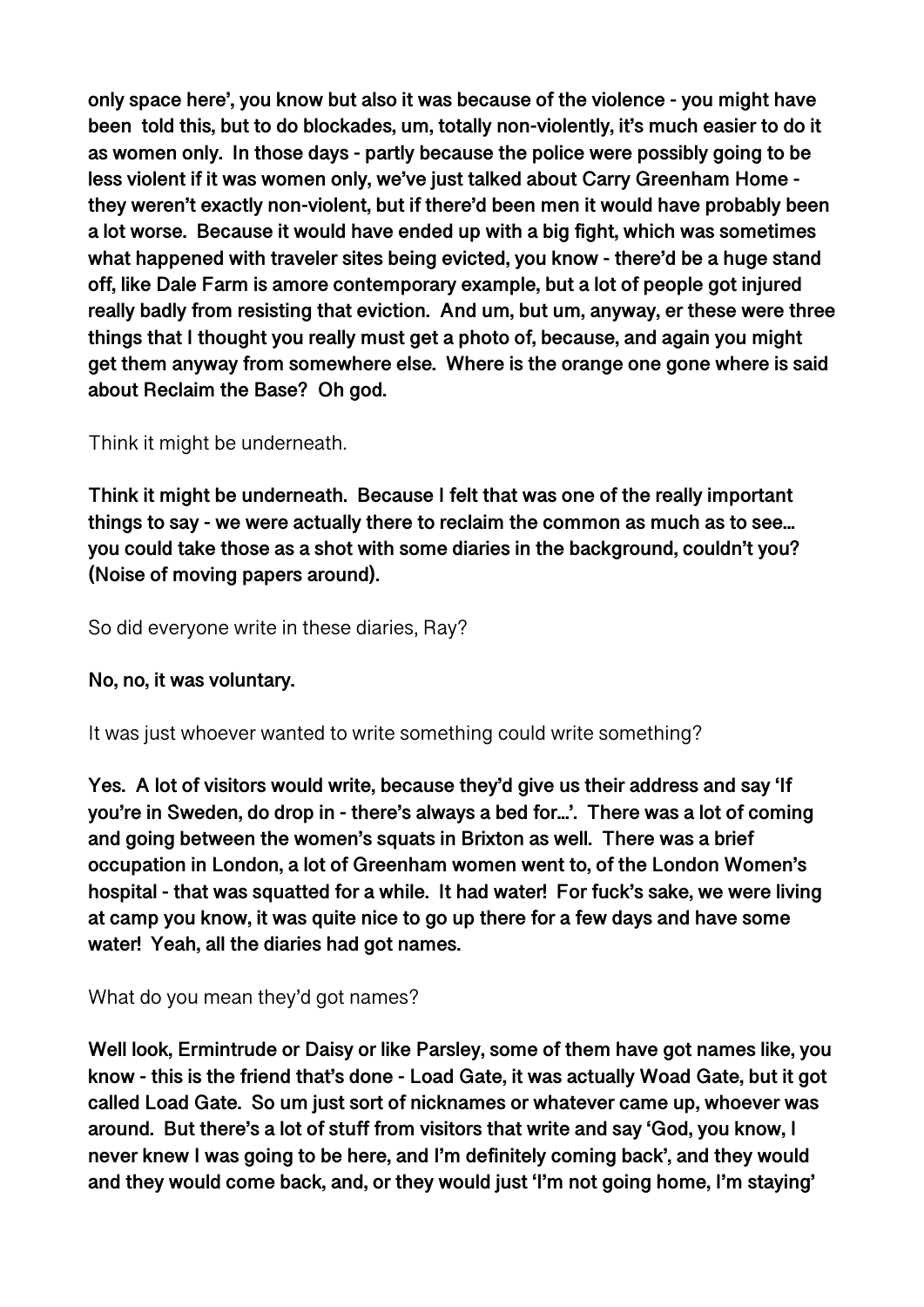**So where's my list? Right, I've done this list is slightly chronological, so yeah the vote to ask men to leave, so there was a call put on the telephone tree, because I was already in a women's peace camp in Totnes, a women's peace group.** 

And was that to men and women, or just to women?

## **It was only to Greenham, to the women.**

Right. And so how, what would that have looked like on the day - the women would have arrived, did you have a big tent that you all sat around?

**Oh no, we sat, we were just outside.... so in amongst all that in amongst early discussions about what non-violence actually meant and the reason, because I was at the silos action - the New Year's silos action, I was in a ditch with ladders, there was quite a lot of support - not just the forty on the top, and we used ladders because we felt that cutting the fence was violence.** 

Right.

**So obviously that got reviewed, but just in those early days we thought 'Oh, we cut the fence, they'll say we're being violent, we're not being non-violent', so that's why we used ladders.** 

Right, yeah.

## **And then...**

And you had cushions over the barbed wire, or something, didn't you? You had..

## **Bits of carpet and stuff.**

That's it, yeah.

### **So that was initially, um, that was initially why we used ladders.**

So when you- to go back to the women only vote, when it was put to the vote, was it just a question and a raise of hands for, to see...

**I can't remember. There was a bit of discussion, but I mean you know, there weren't men continued to be involved in Greenham, they just didn't live there, and one of the rules was like men can come until dark. But there were, like Emerald Gate was basically no men because it was up in the woods, and we needed a place where we**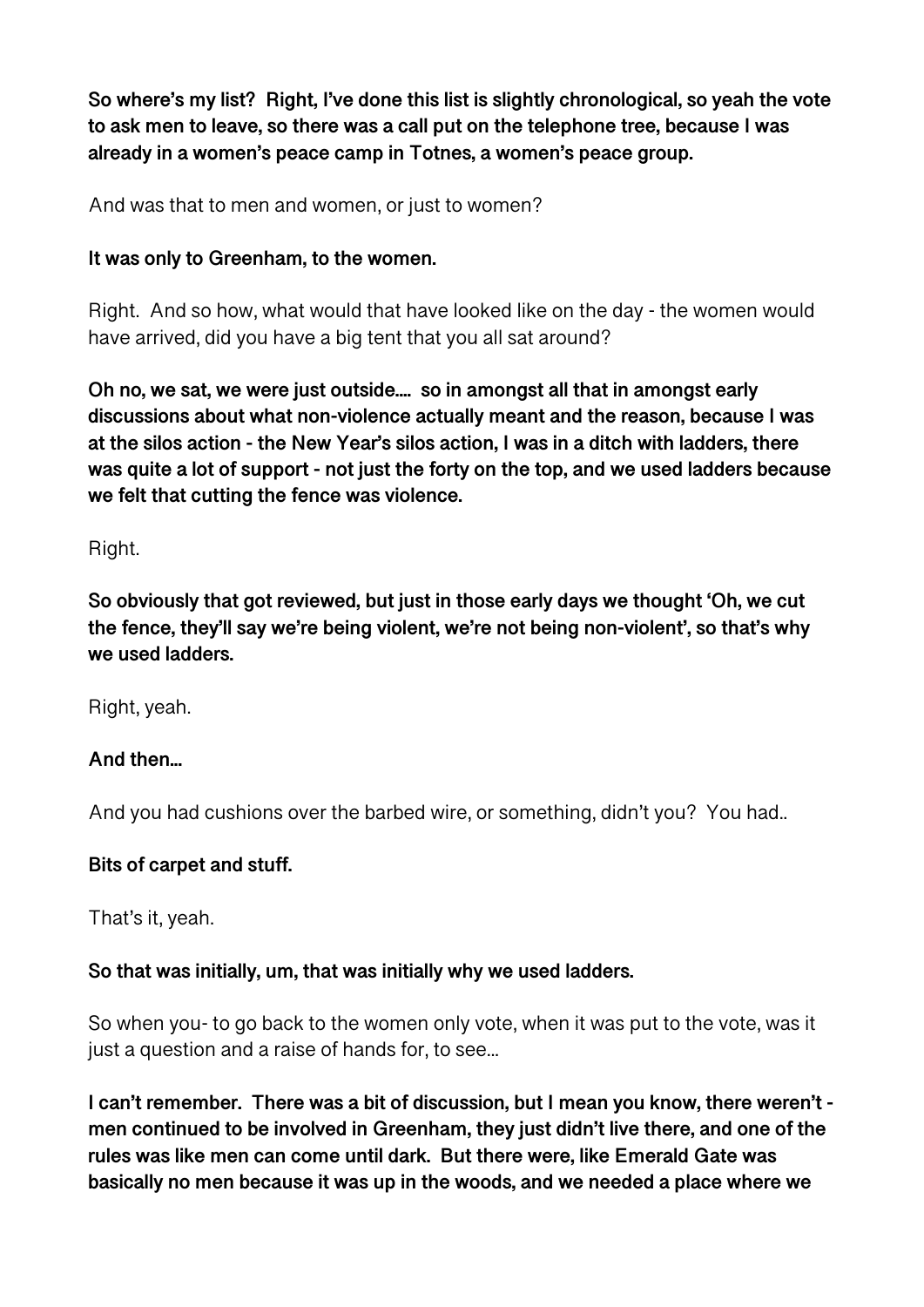**could go, like Blue Gate was very much on the frontline, you were right on the roadside, on the junction, and by the racecourse - it was near the racecourse, near Newbury racecourse, so there was a lot of traffic, and it was the first stop coming up out of Newbury - although Yellow was on a more main road, um, so yeah, so I think the call out was for women that were already in women's peace groups. I was in a little anti-nuclear group before I lived in South Devon I was in West Somerset, and Hinckley Point was being developed, so initially I was involved in a local group which was against nuclear power. So when Greenham started up, there was immediately that nuclear chain link of nuclear power as being promoted because they need the, it ends up with weapons grade plutonium, isn't it, to go into the missiles. Um...** 

So what was the reaction when the vote was taken and it was decided it would be women only? What was the immediate reaction?

**I can't really remember, I suppose we were all very glad, because it was very tied up with the decision to stay, which had never even been the plan - it was very much tied that, going 'Okay, some of us want to stay, some of us are not going to go home, some of us are going to be half the week, or whatever, but to enable us to do that and to feel safe and comfortable, we therefore need to ask the men to not, to go and park up somewhere else'. Because they didn't do the washing up - to me it wasn't, the money would have been one thing, but at that point we weren't doing camp dole, this was really early days, and so it was, um, yeah, it was quite tied up with like 'If we're going to stay here, and we really want to be non-violent, how can we do it? We can't do it with the men around because they get drunk, they are violent and they won't do the washing up, they expect us to cook for them.' There were all those domestic reasons really, you know. And then so, anyway. Right, so yeah I got evictions which led to us having to have night watch as well, because of the vigilantes.** 

#### Were these local residents?

**Yeah, well some of them were out of uniform squaddies as well, but in the diaries there are endless reports of 'Oh, some, you know, 'viggies' came by in the night and they set fire to the sofa, 'viggies' came by in the night and all the tents and vehicles are covered in eggs.' 'Viggies..' just endless. We had to go to the shit pit in the woods in twos because there'd be perverts hanging around the shit pit, it was um, it was a real issue. And cars would rive by and chuck stuff out, you know - morning, noon and night - and there's lists of number plates in those diaries - 'Oh, white soand-so car, think this is most of the numberplate'. Also people hitched a lot more in those days, so women would be coming up and down the motorways and you sort of like, 'oh, so-and-so got a lift from Membury Service Station got a lift from this geezer who was really weird, here's his number - he's up and down here all the time', and because we had the publicity, men knew where we were as well. So Yellow Gate was**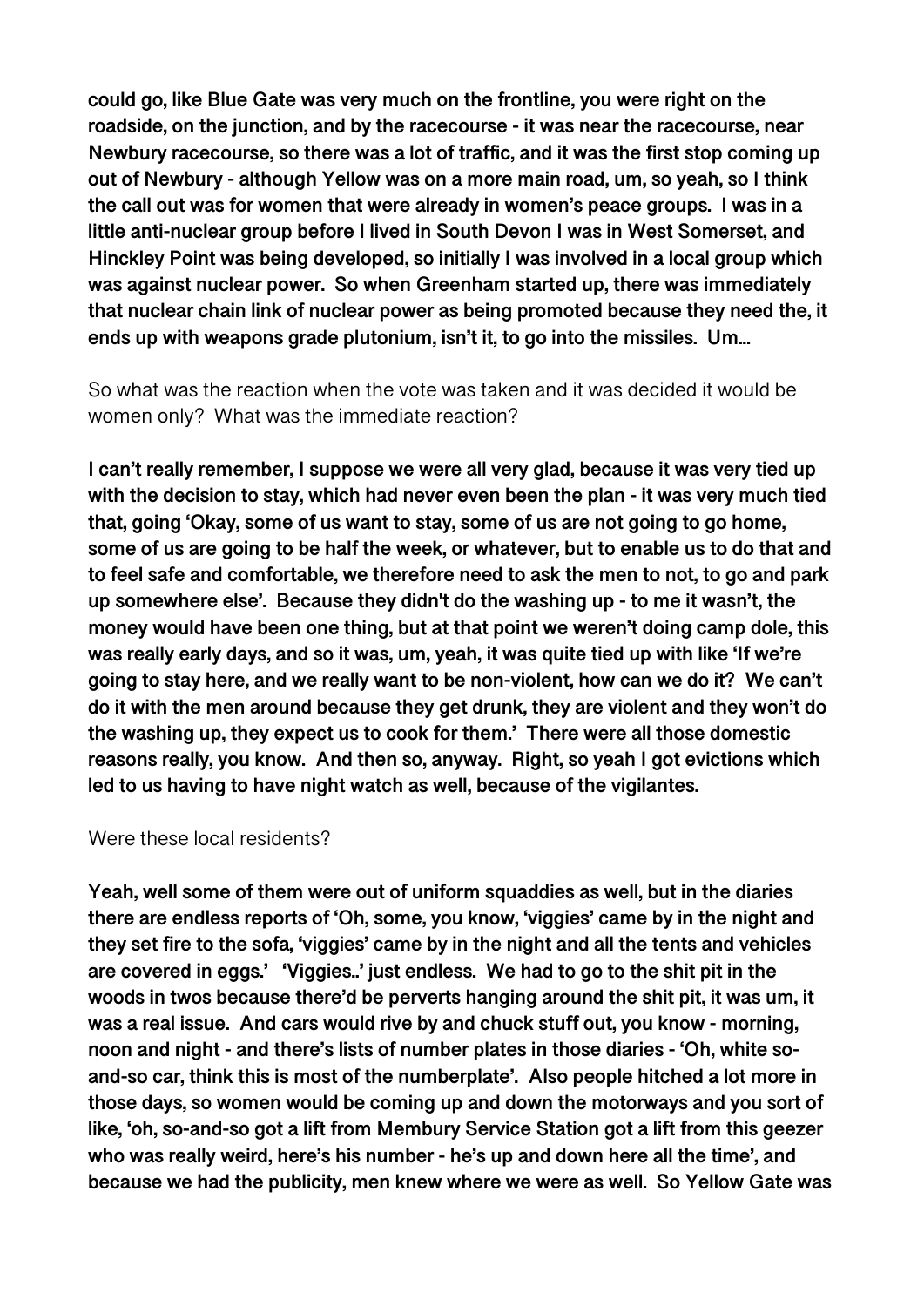**on a lorry road down to Southampton, Blue Gate was a more sort of B-road, but the thing is at first there was only Yellow Gate - Main Gate, um, and then we gradually would have open other gates temporary for big actions, like Orange Gate and Blue Gate and Green Gate, because Green Gate was right opposite the silos, so we watched the silos being built, and a lot of vehicles were coming in and out of there delivering the stuff to build the silos. Um, and then you probably know that Yoko Ono bought us the sanctuary, and then there was the whole business with the split and wages for housework and I remember that meeting as well, and it was a huge gathering, and that was in what was then the clearing at Green Gate - it's all been replanted and everything now, it's not a learning any more. But they had equipment that was out of this world - great big recording things with great big stalks with booms on, and it was very intimidating, and we just thought 'Where do they get this stuff from?' And also at that, for a long time, and I think this continues, there were a lot of feminist conferences around the country and the women from Greenham were being invited all the time to go and do workshops and to speak abut Greenham and so, you know, we'd pile up in a van and six of us would go to the Midlands or wherever, and go to these conferences to do stuff about what's happening at camp, and collect money, and then, um you'd go to these things and there'd be women from Kings Cross Women's Centre and there would be one of them in every workshop whatever the topic was, there'd be one of them in every workshop going 'You should be talking about wages for housework!' 'Yes, but this workshop is about abortion rights.' 'Ah, but what about wages for housework?' And it was very disruptive, and it's a bit like what's happening now with the Trans activist lobby, um, to me it's very similar tactics, and we always - ultimately we felt like this CIA backed thing.** 

Right. I was going to say why do you think they did that? So you think they were paid to just create disruptive...

**They were funded. That women's centre still exists, one of the few women's centres that still exists. It's pro-pornography, it's got what's it called - English Collective of Prostitutes, and meanwhile we were being told that the women at Greenham were being funded by the Russians. You know, so we weren't! (Laughs.). Anyway, I'm digressing a bit there.** 

So can I ask you a couple of questions about what you've said? So the, you were talking about the vigilantes and it being fairly constant, and although you, in sort of criminal justice terms it might be pretty low-level, actually the constant nature of it must have had an impact on the women and their feelings of physical safety?

**Yeah, well, like if you wanted to go to the shit pit, you'd have to go with you. And if it's dole day and there's only three of you there, that's quite hard, because one of you has got to stay at the camp, at the gate, you know. Yeah.**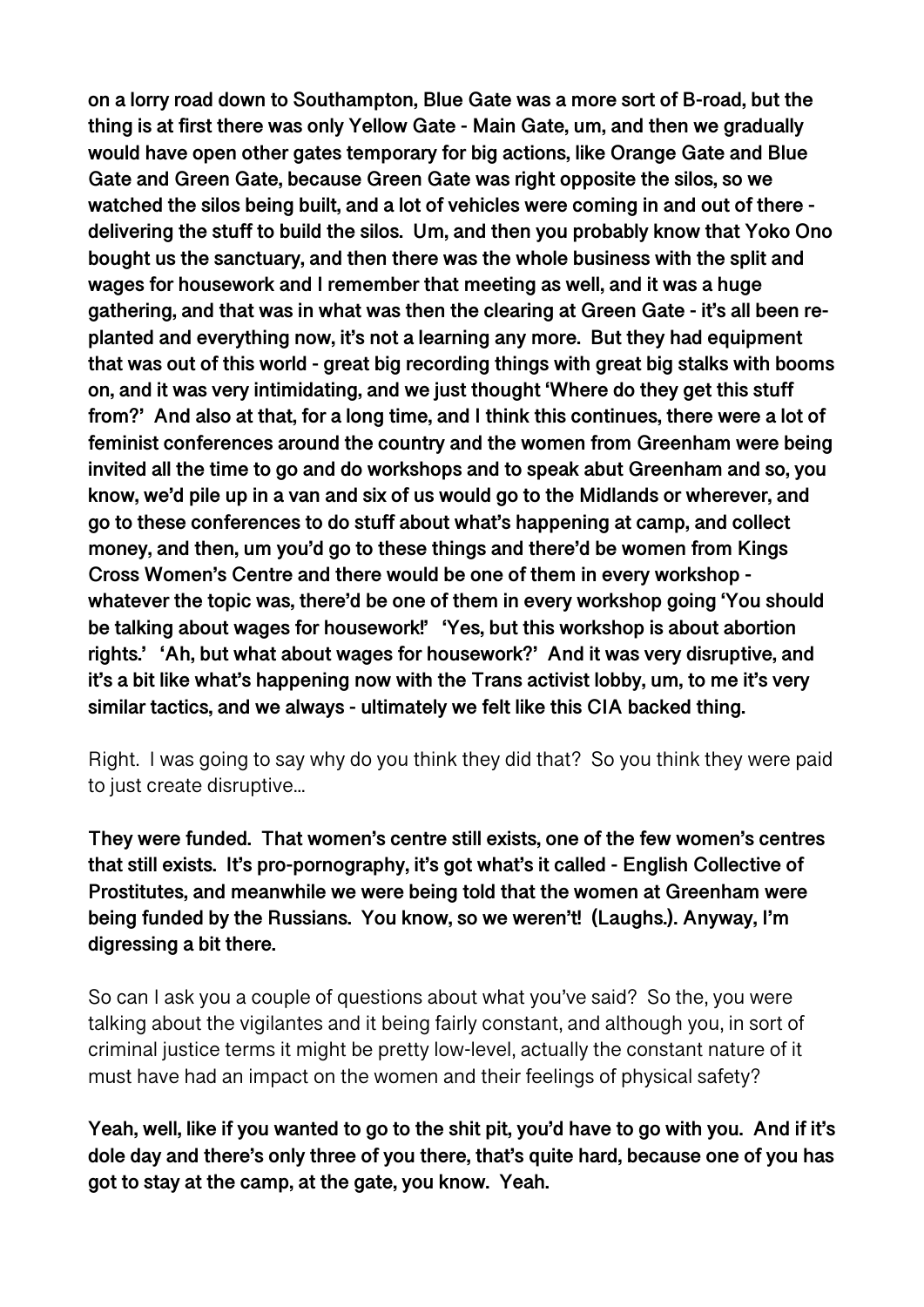Did you ever report any of this activity to the police?

**Oh, I wouldn't...I don't know, some of them might have got reported, but the police weren't on our side, they weren't there to defended us. But also I think we have to remember it's actually not unusual for women to have to be coping with male violence most days of their life. You know, as well and especially women that are there escaping domestic violence, not necessarily from a marital partner, but from parents - young women were escaping abuse in the home, it wasn't anything new. But we weren't on our own, and yeah, so we you know, developed tactics of self defense.** 

And what was the night watch just to keep the tents and the surroundings safe so that things wouldn't get burnt?

**Yeah, but also to a certain extent monitoring activity inside the base, because you know they still do it now - there's still a Cruise Watch, and periodically they'd come out and do their tour on the road and block off all the motorways, and I think they often come out at night because the roads were quieter, so there's, you know, whole lists of activity in the base, especially when the Americans started to arrive. Once the silos were built, and you know - there's a lot of documentation about the missiles arriving because obviously the press were all over it then, they were all over us, obviously they were inside the base.** 

What did they want from you do you think - the press? They just wanted a story or how did...

**We had to be very careful with the press. Mostly they wanted a story, but you know, all press you've got to be very careful about what you say, because you know they'll misquote you and they won't put the bits that you think are important. Nobody wanted to talk to the press, and we did it on our own - we'd always try and not - 'All the starts are in the sky, we don't have leaders here', and they'd come up and they'd go - three men would come with cameras and all this equipment, and they'd go 'Oh, can we speak to - who's in charge around here? Can we speak to the leader?' 'Oh, no, we don't have leaders, and anyway you're a man and we don't speak to men. Go away. When you send a woman to come and interview us, if you're lucky you'll get an interview', you know. I mean there was that level of resistance of like 'Yes, it's a women only space!' And that was a hard thing for a lot of women to come to terms with, to get the hang on, but it soon makes sense because that's what you know, at that time there weren't many women journalists, there weren't many women photographers, we give a woman a job, you know.**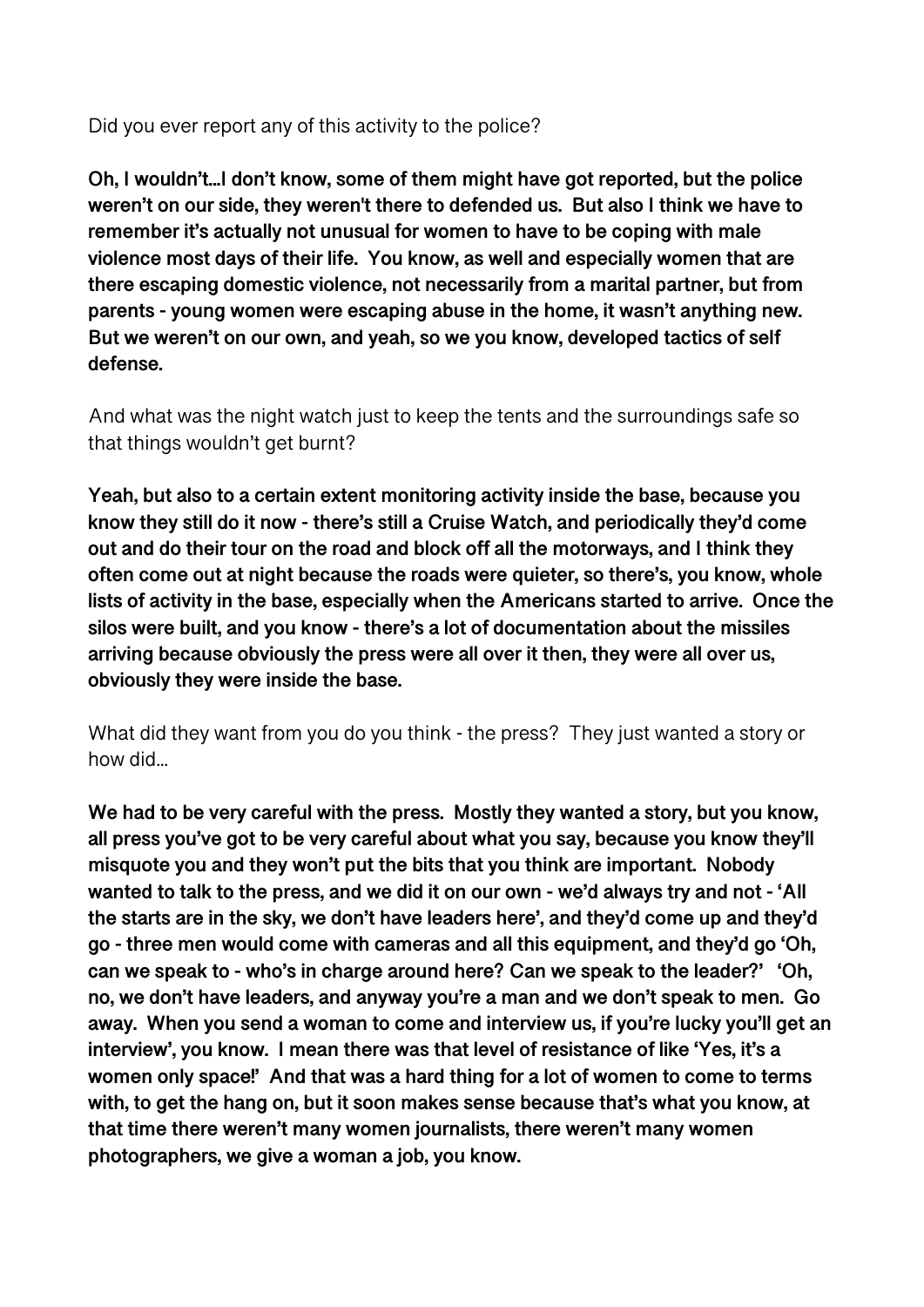So did women journalists start coming?

## **Yeah.**

Right, right. So again, when I watched I think it's Carry Greenham Home, there's an excerpt with exactly that - this, like a sound guy and then some other guy...

# **(Laughs)**

And he's so patronising, oh my god he's so patronising, just horrible! What a horrible man! And he gets short shrift.

**Well there we are, there's your evidence, I mean I feel like am I imagining this, but no it is what happened. So right...** 

So tell me about Yoko Ono as well, just so we can..

## **Verify it...**

Just so we have you talking about it.

**Well she brought, on the outside of the gate if you go up the road, um at Green Gate, if you tuned left, the camp was on the left hand side and if you turned right, into the woods, there was a bit of land that must have come up for sale, and she bought it for us as a sanctuary - it was our sanctuary. You couldn't see it form the road. If you walked around the fence you could probably see it a bit. It was where, if women were ill, or just needed some headspace it was our headspace. And then when it got sort of occupied by Katrina Howse and the Yellow Gate, further along down the road, we lost our sanctuary, so the other side of Green Gate camp became more of a sanctuary, and for a while Green Gate camp was like no caffeine, no sugar, no alcohol, no drugs, it was like a sort of pure gate (laughs). I mean a lot of the donations were bottles of vodka and bottles of brandy and you know, and it was great - it would really help. And then, also when it was very intense with having night watch and the evictions, there as a whole sort of rota of um, different support groups that would bring hot food. Because it was impossible to cook. At the end of the day they would - the fire service would come and they would absolutely soak our fire pits. We had no dry wood - it was not possible, they'd take all our kitchen pots and um, so there was like a very, very good support network of once it got dark, well because I was there mostly in the winters, the hot food runs would come and they would bring in the backs of the cars and the vans in straw boxes, pots of stew and stuff to feed us, because we couldn't cook. So that was a really important part of the support, and that was like a lot of CND groups did that - Oxford and Southampton and...**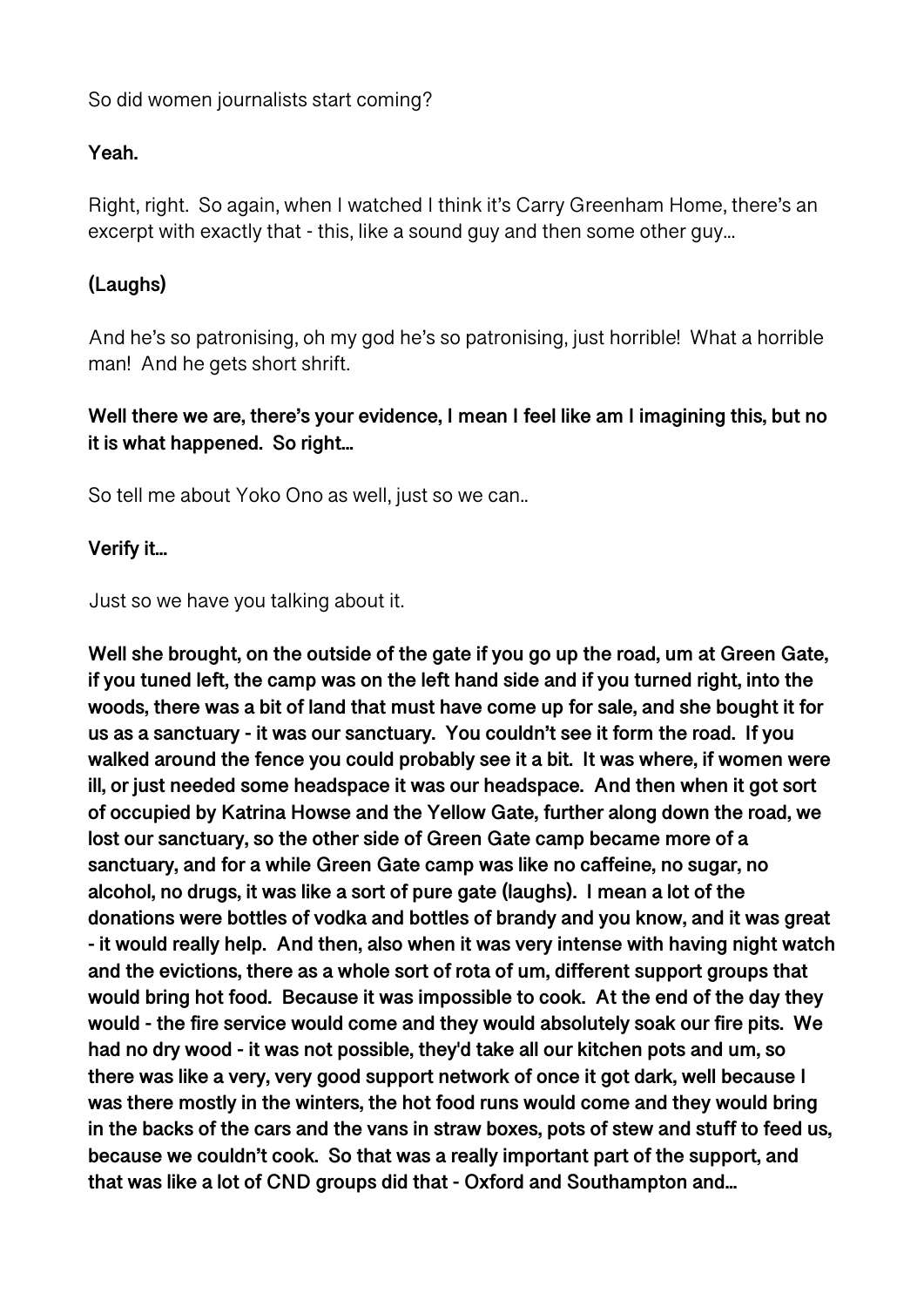I mean it sounds almost like torture. Like a kind of you know, like a state, how you would treat people if they were in a prison camp.

### **Yeah.**

You want to break them.

### **Yes, yes, absolutely.**

Did you ever think 'I can't do this anymore?'

**Yeah, yeah, everyone would think that at times and go off but you know, um, yeah and some, you know we had whatever, yeah, but that's why over a period of 12 years - a lot of women left when the missiles left, and they might have carried on. Like that thing with the London Greenham newsletters is actually saying 'Hardly any of us go to Greenham anymore, we're not really raising refunds anymore' - they used to do benefits and send money and stuff, and um 'If we don't get some more material it's probably time to stop doing the newsletter'. So, but that's healthy - you know things can't be set in aspect, they need to be responsive to the circumstances of the time, so yeah - you were saying earlier about the consciousness raising, I think a lot of that was done on the night watch.** 

Yeah, I think that's really missing from feminism today. I think those spaces always seem very useful, even thought they might be completely unstructured, they're very useful.

**Yeah, because I was in a CR group for a while in Somerset, before I moved down to Devon, and we did have a structure. Because we started off with very safe things to talk about, or felt like they might be safe - turned out to not be safe, like food! (Laughs). It's actually a Pandora's box for women - the whole issue of food and cooking and eating, and weight and size, and kids, and a childhood - like when I was born there was rationing. So my respect, my relationship with food is very different to people's relationships now, particularly. So. Er, yeah, so also like the whole father daughter rape, sex abuse, not only from the church, but we started to understand 'Oh, I had a very young sister', and then we realised it was actually like, er, young women who got pregnant from their fathers, the mother would pretend it was her baby. So you thought you had a sister - yeah I'm getting a bit mixed up, but you know what I mean, and we talked about that and when you're grown up, or someone dies or something, you start to find out - if you start to unpick that and really examine the family story, and it was quite conscious raising to realise you weren't the only one. And the same with, particularly, the Irish women that would come over with what was**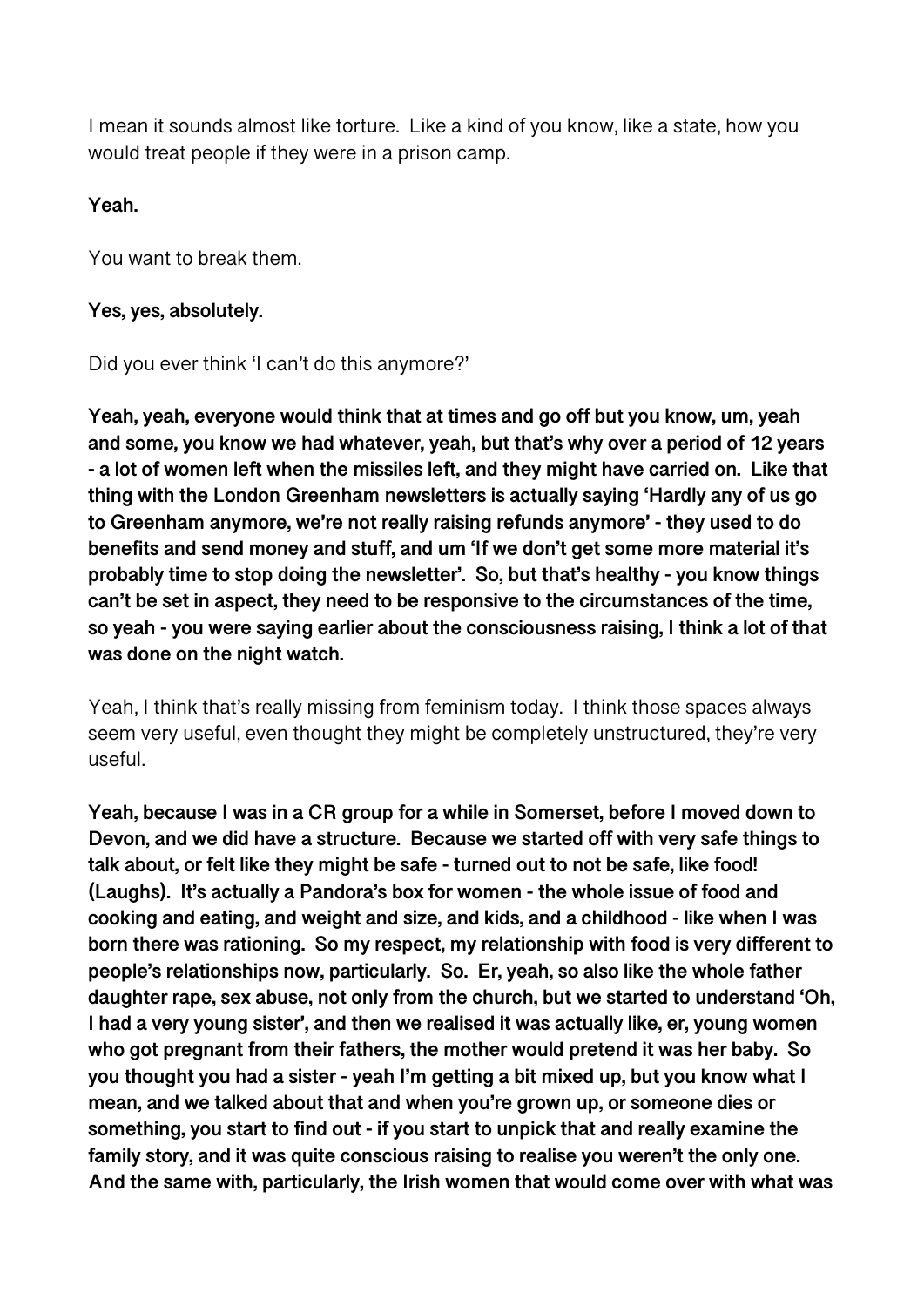**happening with the church in the schools - now it's all over the place, but we were going 'We told you so, we told you so!' (Laughs). Nobody would listen, Iike the classic Cassandra.** 

And who was told? Who did they try and tell?

**I don't know, because I wasn't part of that, but I now from a particular, this Irish friend who was sort of hounded out of the country, who had to leave her kids behind, she moved to London but she used to come to Greenham a lot, and Aldermaston, and she got involved in psychotherapy, working with Gay Helpline and um, started to do the counselling...** 

### Trauma work?

**Yeah, the trauma work, so Irish men and women were, in the end part of the investigations, I'm not up to speed with it really, but it took a long time, because we were having these conversations and nobody would listen. So I wanted to talk about web weaving - has that been covered?** 

### No.

**Okay, because it's on the Comiso sticker - it's on a lot of the posters, um, and I went to the Women's Pentagon Action - the second action, there was two women from Greenham went to that. I mean I went as a woman artist, because there was a huge feminist arts movement in New York, and I'd been at art college and my best friend at art college, she was back in, she was from New York , so I went to stay with her in Manhattan, and I got involved in the Women's Pentagon action, and the New York Feminist Art institute. And so I ended up going to that. We were doing it a bit at camp anyway, but Arachne - the thirteenth sign that was being erased by neoastrologers, and also Bohemia Grove in Texas - it was a men only place where the politicians and the businessmen would for their weekend hunting shoot - wheeling and dealing, and one of their sayings was 'We have no spiders here'. There was something about spiders went on with that. But basically the Women's Pentagon action was in four or five stages, oh I haven't really done my homework on this, but we started off with gathering - we'd slept overnight in a big stadium in Washington DC, and we'd all made tomb, cardboard tomb things with the name of a woman that was killed by patriarchy. It might just have been a friend, it might have been someone historical, so we had loads of these cardboard tombstones. So the first thing we did, we did a linking hands on the bridge that went from in the rush hour - in the morning, because we did a lot of this in and around the country here as well, er, so did the hand holding thing with our tombstones on the way to the island that the Pentagon is on, on the Potomac river, and that as, and then we asked through - maybe it was before**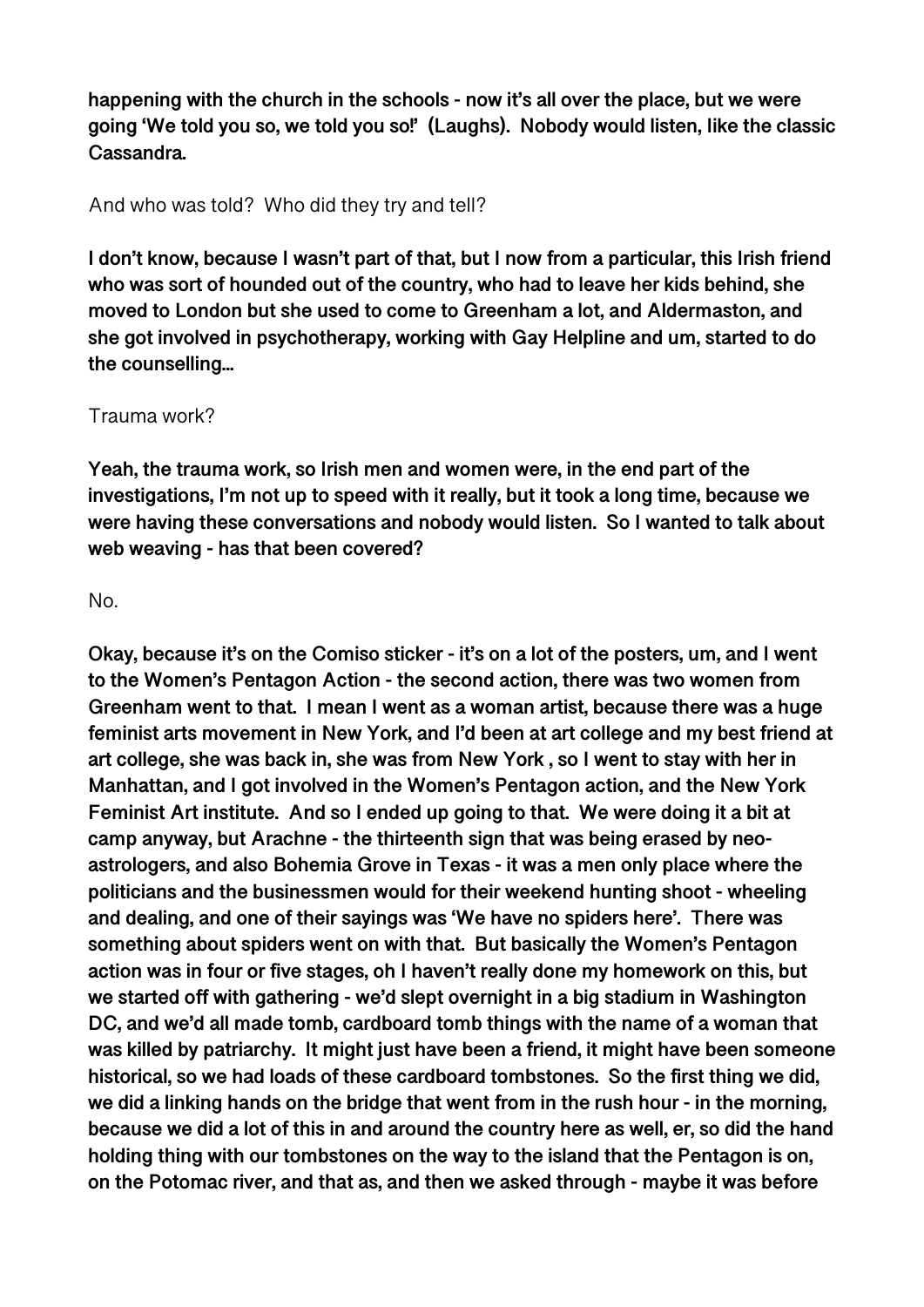**or after, but there's a huge military cemetery next to it, and we walked in silence though that to remember the war dead, actually our brothers, and um, and then but we had our won, remembering our own dead, and then we got the grounds of the Pentagon and we planted these tombstones in the grass, and that was anger, empowerment and defiance was three of them. So after doing that, and we walked through the cemetery in silence, and as we emerged we wailed and keened and howled, and then we planted our tombstones on the grounds of the Pentagon, and then there was the defiance bit, which was blockading the - one of them's a water gate, so there was only four gates we could get to - I don't think we did - there wasn't water action. But how we blockaded the gates, and the American women wouldn't let you do this, because they said you're too vulnerable - if you get arrested your life will be a misery, we will do the blockading, but how they blockaded it was with webs. So you've got very wide steps, um, with some handrails, and women lay and sat on the steps -I have got, somewhere some photos of this, because I met up - at the Feminist Art Institute with a photographer, who, Michelle somebody....so they were flinging these balls of wool at low level, so actually it became impossible to climb up the stairs, because you'd get tangled. So it was totally non-violent and we blockaded the gates of the Pentagon to do that in that way, so weaving the wider web, the whole Greenham women are everywhere, Arachne - the lost thirteenth sign, and so yeah, Women's Pentagon Action.** 

And I noticed in Carry Greenham Home there's lots of balls of wool, and they throw them behind them, they hold onto the end of them and throw them behind, and as the police are trying to get through, they're having to step over the sort of...

### **Yes. And if you use nylon wool it's a lot harder to break as well.**

Which is an incredibly effective and...

**It's very womanly. The knitting and the crocheting and the weaving - we are the weavers, we are the web, we are the flow, we are the ebb. It was an absolutely crucial symbolic thing. The strength of that tiny thin little thing, you know, it's hard to break. So when we had very big actions hundreds of women would be arrested, maybe not charged, but ten there was, because a lot of the support action after that was going to Newbury magistrate's court, being outside, weaving, and we wove webs outside and, if we could get in, inside the court as well, and so when it got to be such large numbers of arrests they started doing the hearings at magistrates courts in the parts of the country where women came from. So like I went to stuff at Totnes magistrates court, and we would - only half a dozen of us, maybe, we'd go in, try and look respectable, sit in the magistrate's court, couple of women would be up there from the Totnes women's peace group, for being arrested, and then we would start, whip out our balls of wool and we would completely web up the magistrate's court. And**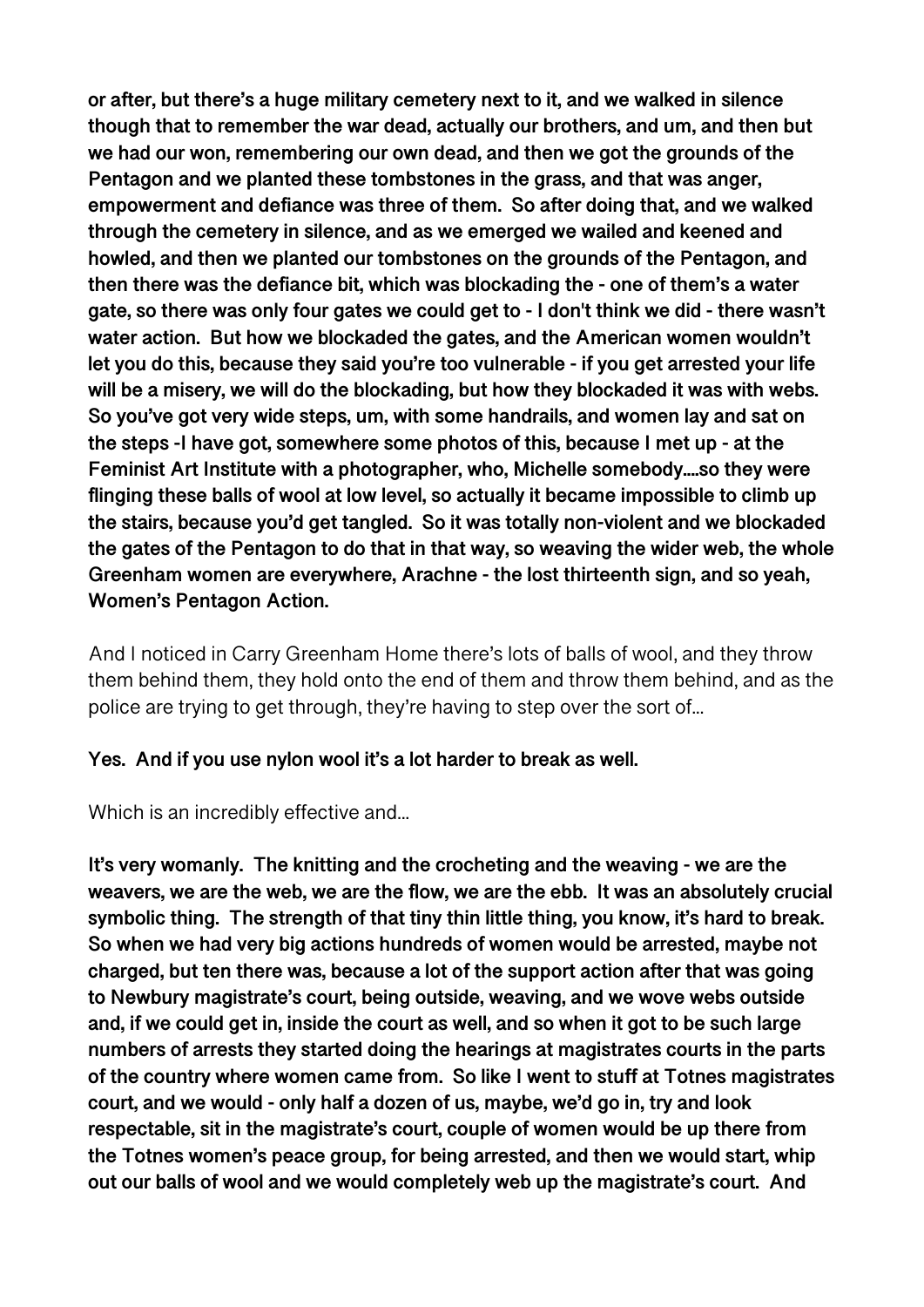**the clerks would just like, don't know what to do. I mean sort of like throwing these balls of wool across the public gallery, which was only a small court, and then, you know, and then, oh yeah, it was a really fantastic linking, symbolic thing to do this web weaving.** 

And it's quite shocking, because it's so, er non-compliant, it's so I excepted and also non-violent. It's absolute genius, I think.

**Yeah, and you know it follows on - do you member, I don't know how many, maybe 10 years ago or less, there was a pink scarf knitting thing that went from Greenham to Aldermaston, so it carries on with that wooly, knitted, womanly craft of it. And um, so sometime, er, 1996 there was the criminal justice act, and I was on a traveler site in Manchester at that time, in Hulme - it was all being pulled down, and I was involved in the Freedom Network, which was against criminal justice act, and um, the first night, the first midnight when the crucial justice act came in, the first action against that was in Manchester. And some people did a banner drop or something, and they got arrested, so they were up in court in Manchester, and as part of the Freedom Network from there, I took the wool, and we wove up the front of the, not to blockade it, but there's. a pedestrian area with seats and pillars and stuff, and it was just very interesting, because nobody had ever seen this done. It was a mixed group, and obviously younger then me, mostly, but activists, but we did the web weaving there, and it was very novel for them. Right, web weaving, and the court cases.** 

Presumably you got arrested at various points?

**Yeah, I did, but they put you in the van, throw you out, I never got charged. You get arrested, they hold you, and then you may or may not get charged. So I never was charged, I'd just be bundled up and thrown out. Or they bundle you up and throw you out on the opposite side of the base in the middle of the night, and you'd have to get home somehow.** 

So one of the women I interviewed told me she had a 4 year old daughter, and her daughter was arrested for - were you aware of anything like that?

## **No.**

I think it was sort of part of that punishment for mothers to be, you know, not to be performing their ...

## **Good mother?**

Yeah...their duty, was that anything that you were aware of?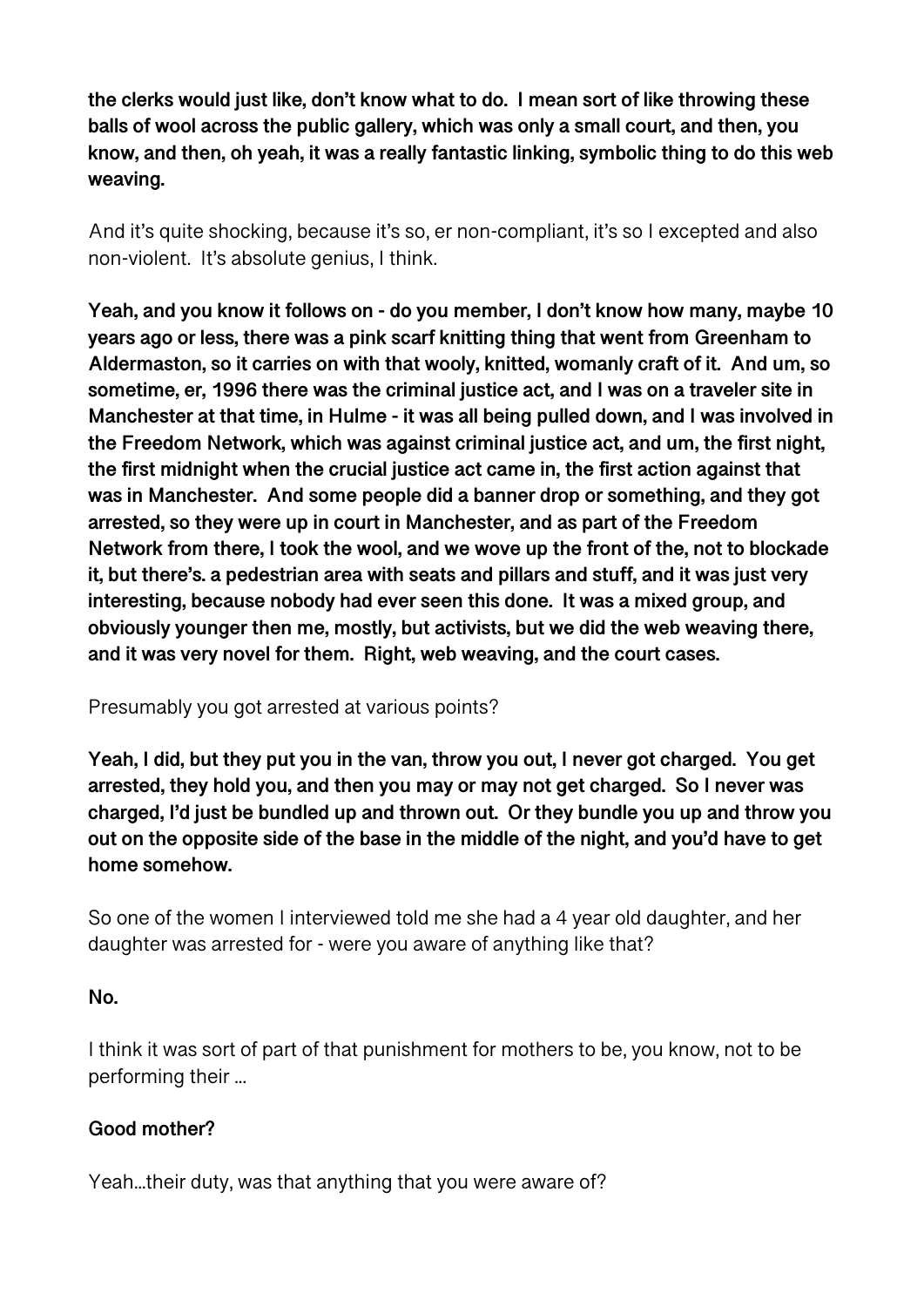**No. No, I mean it was Sarah Green, wasn't it - who had the baby, um, because Becca sent us an email from Sarah Green about something.** 

### thats right.

**Yeah, she had the baby there. I mean I wasn't full time there at that point, and what happened was, because I was still weaving - I was doing my own work, and I started to go one week a month. So I hitched up with another woman from Exeter, with the women's peace group, or maybe I was working at Exeter Women's Centre then parttime, and one week a month I would go up, and that was as much, and we would hitch up together, stay at different gates, and then hitch back together, so that we could compare notes and talk about the different experiences and interviews. Information - to, so yeah, anyway, Greenham women are everywhere, because that was again a non-hierarchical thing. It wasn't like 'Oh you're not a real Greenham woman because you don't live here.' You know, no there was, and also there was - I will go onto the other peace camps because I mentioned um, Seneca and the Nevada test site, I mentioned Comiso in Sicily - I mean imagine being a women's peace camp in Sicily of all places. Um, Hiroshima, for a while there was a women's peace camp at Portland Down - that was a vegan camp.** 

### Right.

**Um there's South Pacific Nuclear test sites, we worked particularly with a woman called Sol who would come and live at Blue Gate quite a bit and would go back and forth, back and forth, and then there was Menwith Hill of-course, you must know about Menwith Hill. That was a women's peace camp, and that partly came out of there were a lot of Greenham offshoots, and one of them was Women on the Road for Peace tours - I think there were three or fours years of them. One year included there was some sea action groups - Southampton, I wasn't involved with them, but I've been reminded by reading the diaries, but there was sea actions as well, but the Women on the Road for Peace tour was just going like from - there was different tours, but I went on one of them, I did the second half of one of them when we went up into Scotland. So that was er, quite a good offshoot, obviously we'd meet up with Women in Black. You know about Women in Black - you got any records of...** 

### No, tell me.

**Well Women in Black was actually started in um between Palestinian and Israeli women, and er, as a peace movement, and they sort of - one of the themes of their public - it still happens once a week in London now - Women in Black demonstrations - there's silent vigils, and they wear, only wear black, I've been - I used to go to the**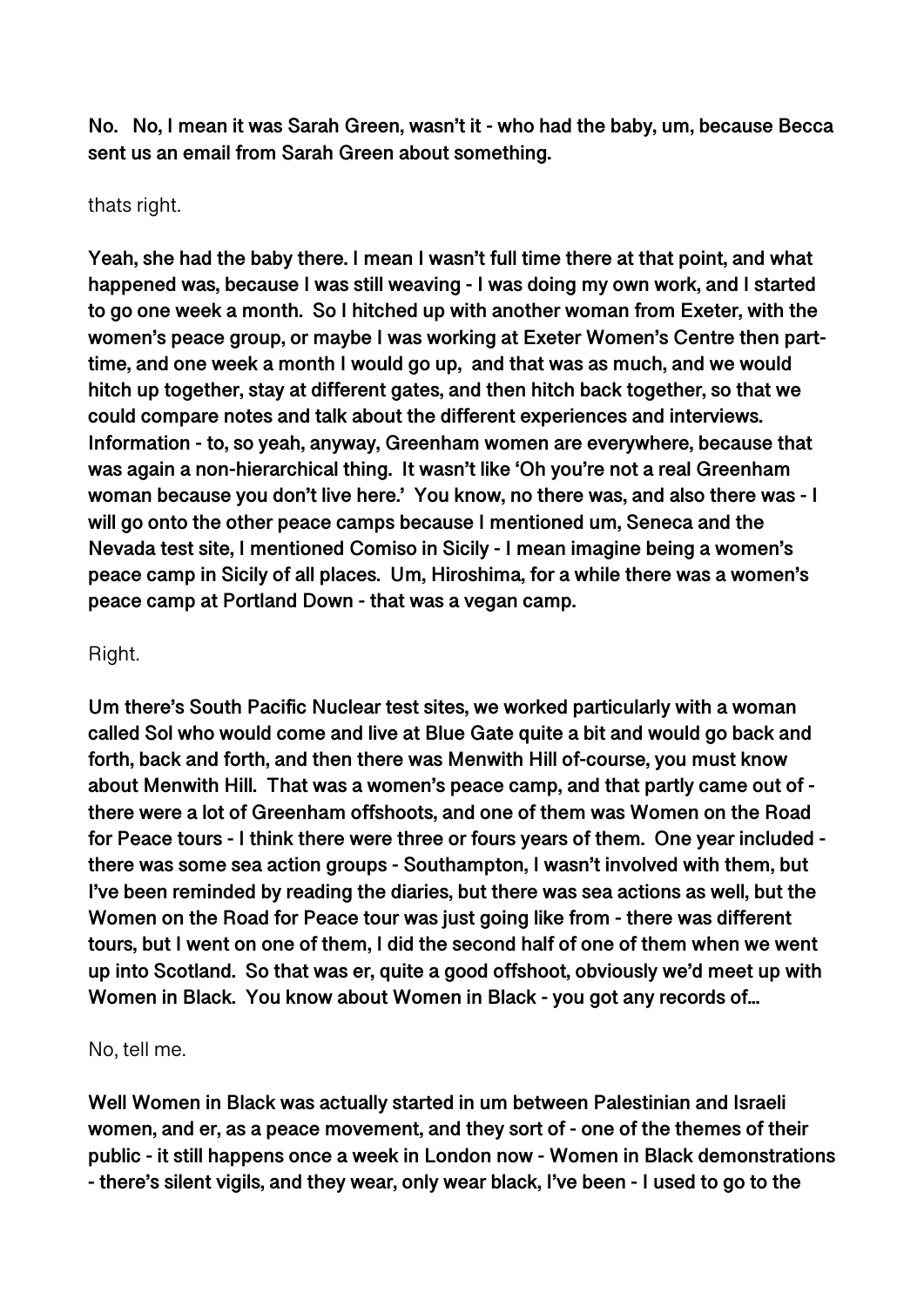**ones in Southampton. They're still happening in London. It's a fairly international, um, movement there's Women in Black in America. I don't know if they're in Palestine and Israel quite possibly, the one in London is still going. It overlapped a bit with the Women's International league for Peace and Freedom, and so yeah. Another offshoot..** 

So it's a huge network, really?

**It was a massive, massive network. So, have you - there's another Greenham offshoot, and its a separate project in it's own right, but Women's Aid for Former Yugoslavia was a huge Greenham network, um, outreach thing with um, during the war in former Yugoslavia. We were already connected to Women in Black in Serbia, and Croatia, Zagreb and Belgrade. So we worked with them and um, there's a difference between displaced people and refugees in terms of who gets aid from the UN. So if you're a displaced person you don't qualify for aid so we particular worked through our sister organisations to support women, women and children who were not getting UN aid. So we supported a lot of things. Jo Brand was a fantastic campaigner for us. But we worked with the W.I., we worked with the Girl Guides, we had different campaigns. We did really like dozens of, dozens of convoys, and I went three times. I've got a few photos up there of trips. So we hired trucks, and um, we took requested aid - you know, and we would, like there was um, a Muslim and Christian women worked together in a town in Krajina, which was a very contested area. And they'd salvaged out a bombed building to make a day centre for women, and it had um, they got a washing machine - because it was very hard to get the washing down, so we supported them with soap powders, so we'd always collect soap powder to take to that. And then through also another project that came out of it was the Sock Project, so women who were in refugee camps, we'd take wool - another knitting thing - we'd take wool to them and they would knit their traditional socks, and we'd bring the socks back and sell them through independent bookshops to help raise funds. It was, it's therapeutic knitting - isn't it? Even on a good day.** 

And also creating something that you know, it's not charitable giving - its an exchange. You've given them something you get something in exchange.

**Yeah. So every week in um, in er, Zagreb the Women in Black were doing a silent - I've got a few photos of that but I haven't fished them out because it's a slightly separate thing, but we joined them to do those, and they were doing this every week through the war. And you know, you get back absolutely exhausted, and people go 'Oh god, it must have been really scary, it must have been really depressing seeing..' and you go 'Actually it really wasn't', because all our links were with amazing women that were doing, resisting so much and supporting so much that it was very inspiring to go. It was exhausting, but, and there as a slight overlap with the Women's Peace**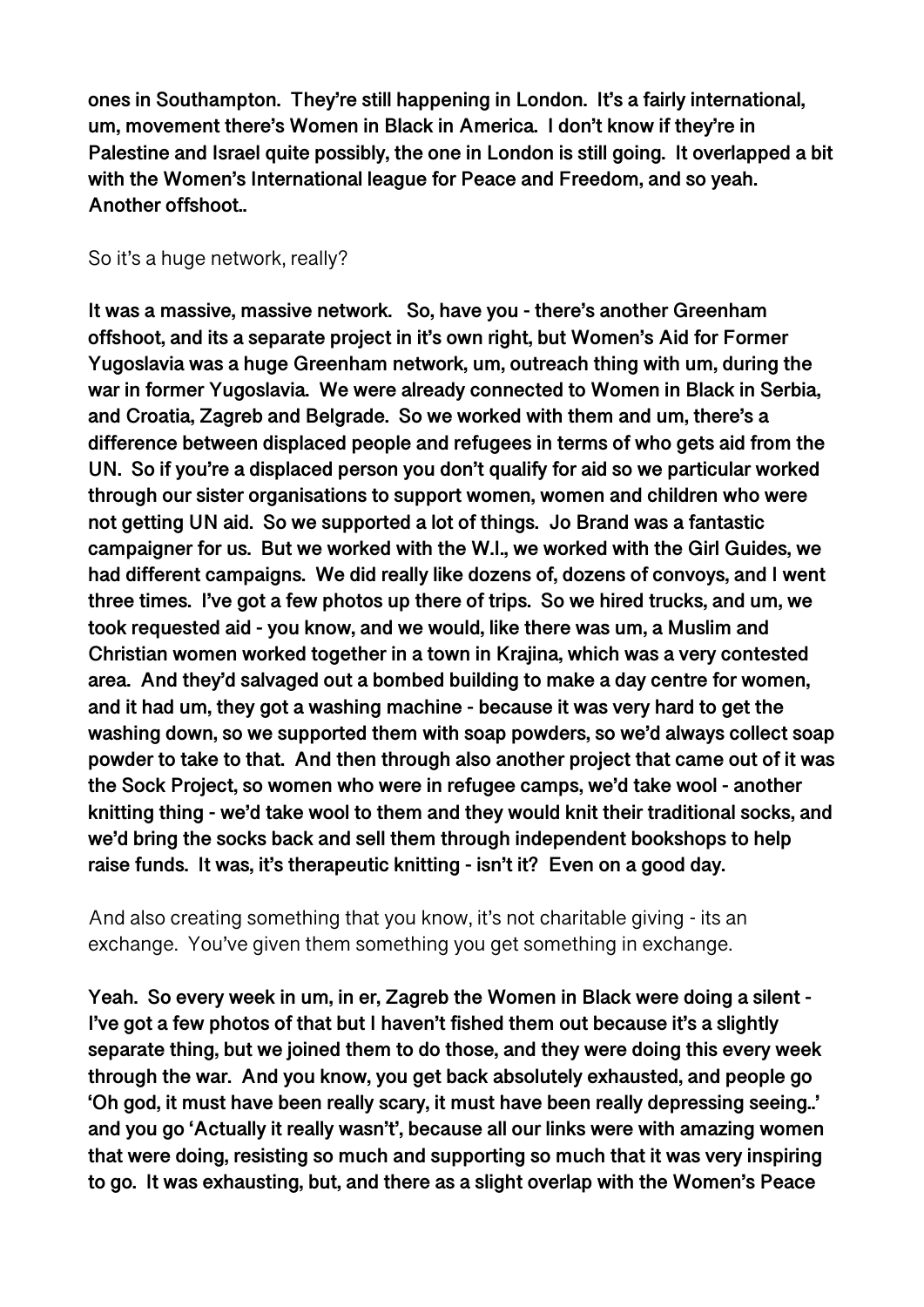**Movement with the Underground Railroad that was supporting um, conscientious objectors to get out of the country because they didn't want to be conscripted, so there was a little bit of overlap with the men who were trying to leave because they were war resistors and War Resistors International still goes.** 

So why do you think there is so little um, kind of celebration of Greenham and all because once you start looking into it - as you say - the connections and the influence and the impact is enormous. So the Suffragettes are really celebrated whereas Greenham isn't so much. Why do you think that is?

**Oh, we've probably, we've probably it's not far enough in the past! (Laughs). Maybe when it's 100 years and we're all dead there'll be some sort of misrepresentation made - which is why it's really good that you're doing this. Um, you know there's so much more out there now, isn't there? And I don't know, I feel like there is quite a lot of - Greenham was quite well documented, all the newspapers that might have some quite twisted reports, but there's a lot of evidence. As you say, it might not be our words, but um, yeah. I don't know. I mean peace became very like not fashionable, and CND was being poo-pooed and um, and all that, and now people think nuclear power - I mean even George Monbiot - I think he's changed his mind, but thinks nuclear power is a good clean solution, and also I've been to speaks where people are talking about nuclear power, and they don't even think about the connection with nuclear weapons. And yeah, there's and there's I don't know. I can't say anything more about that.** 

So in terms of the collective nature of the camp, there must have been conflicts and some of the women I've met have been quite strong characters - so how would that have been managed in terms of making decisions and sorting it conflicts and so on?

**Well, meetings. You know, there'd be a lot of meetings. There'd be a money meeting, there'd be a newsletter meeting, um, and when there were several camps, actually one of the ads of dealing with conflict is like 'Okay, this is going to be a caffeine free, sugar free, no alcohol, no drugs camp, so if you don't want to be around women enjoying the donations of the bottles of vodka at Christmas, you can go - you don't have to be here, you know'. So there was partly that, like Blue Gate was a vegan gate, um, but that could be very unhealthy - you know, chips and beans. So there as different ways around it, so if you wanted to eat meat, there was other gates you could go to to eat meat. So that was part of it - there was quite a lot of freedom of choice because we created that. .... But I wasn't always at Blue Gate and also at one point, you see at Blue Gate we had to keep moving at Blue Gate, because they fenced a load of it off and said they were going to do a nature conservation area, and they fenced it off with this little picket fence and planted trees, so we had to move out. So they'd, we went on the other side of the road, and also it got that you couldn't**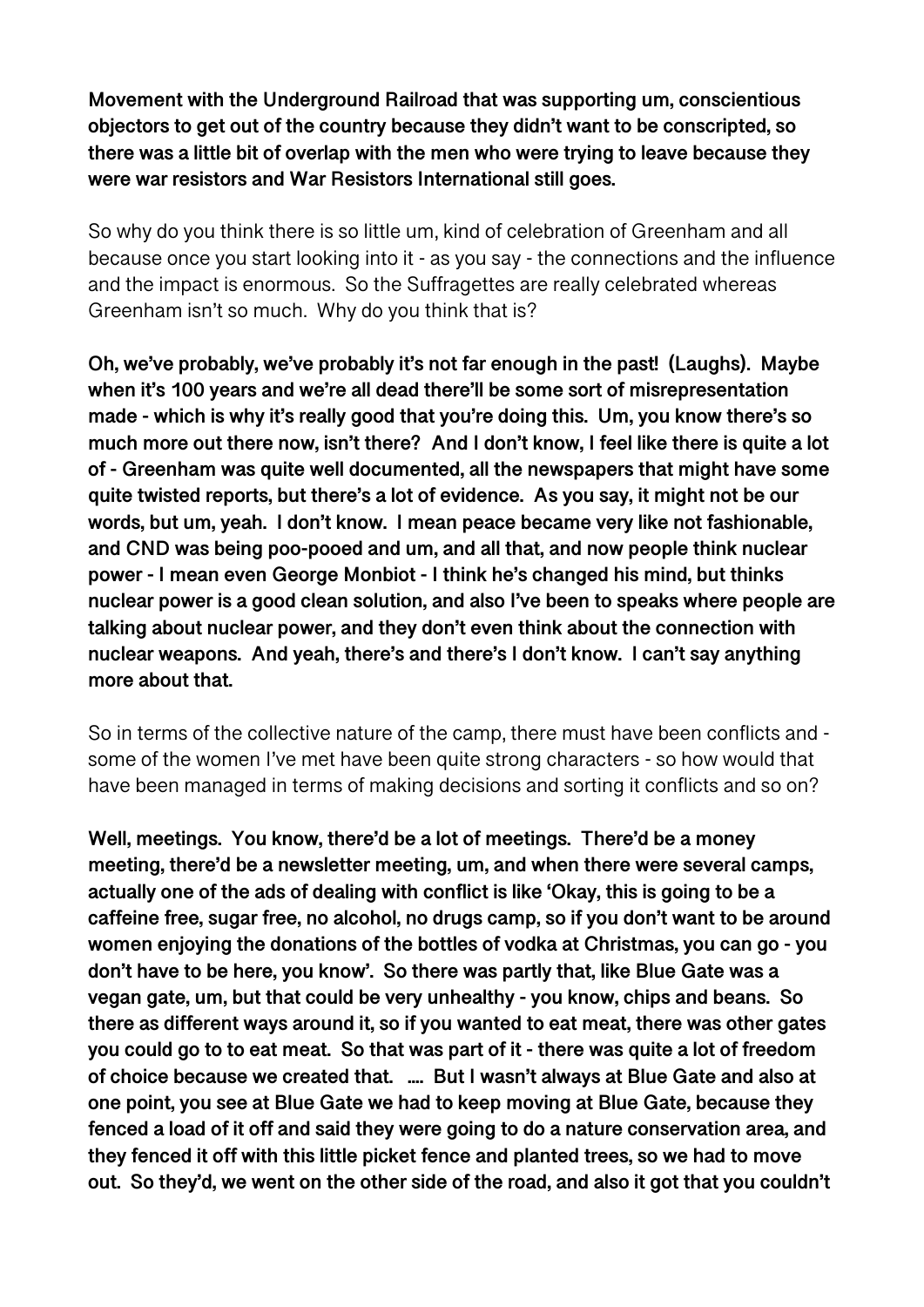**really put benders in the wood because the evictions and the 'viggies', so then we had - there's pictures of it in there, but it was the railings, and it was an old house, it was derelict I think, and, but the railings had hooks on, and we'd just have a huge long sheet of plastic and we all slept under there together ready for the, you know, 8 o'clock evictions. And then the Mormons got a planning permission and built a Mormon church there, so the railings went, so then we couldn't be there, so then we moved the other side of the road - the B road - on a bit of green land that - I don't think it was part of the common, because there was endless amounts of looking at maps and planning and what was military and what was common and all this. So then we had to move across that side. And the they painted yellow lines, so then we couldn't park vehicles. So then I couldn't put my truck there anymore, so then I started going to Orange Gate because there was room to park a truck. So, and then I had a lover who also had a truck, so there was more room for both of us to be at Orange Gate. And then they put these mounds in, also there were quite a lot of traditional traveler sites, and people coming and going, and um, so the local sort of Irish traveler boys - young men, would sort of turn up around the fire and they'd go 'Oh, what do you all do when you get randy, then?'** 

(Laughs)

### **'Go away, young man!'**

### Because that's the most important question!

**Yeah, yeah! It's like 'Oh we're always available if you feel the need! (Laughs). So, yeah, so I came and went a bit, and at another point I had a girlfriend who lived in Southampton and when we did the big sort of Embrace the Base things, like in London, if you were from the south you went to Orange Gate, because that was the side of the 9 mile fence. If up were from the west country you went to Emerald Gate because that was that side. If you were from London we did Violet Gate and Blue Gate, so it was just partly a matter of geography and parking. But then they came and painted these yellow lines so we couldn't park anything there. In the end we painted the yellow lines out, and to be honest, I've done that on the road as well - I worked in Bristol for a while and I came back one weekend - a Sunday night and the bloody yellow lines were there, and I just painted them out - I've got to get to work in the morning, you know. Blackboard paint is very good because it dries very quick. So er, yeah.** 

So what was the, your relationship like, because there are various - there are the MOD police, there's the Newbury police, there was the police that came in for the big demonstrations, and then there were the residents and so on of Newbury, what were the relationships like with those?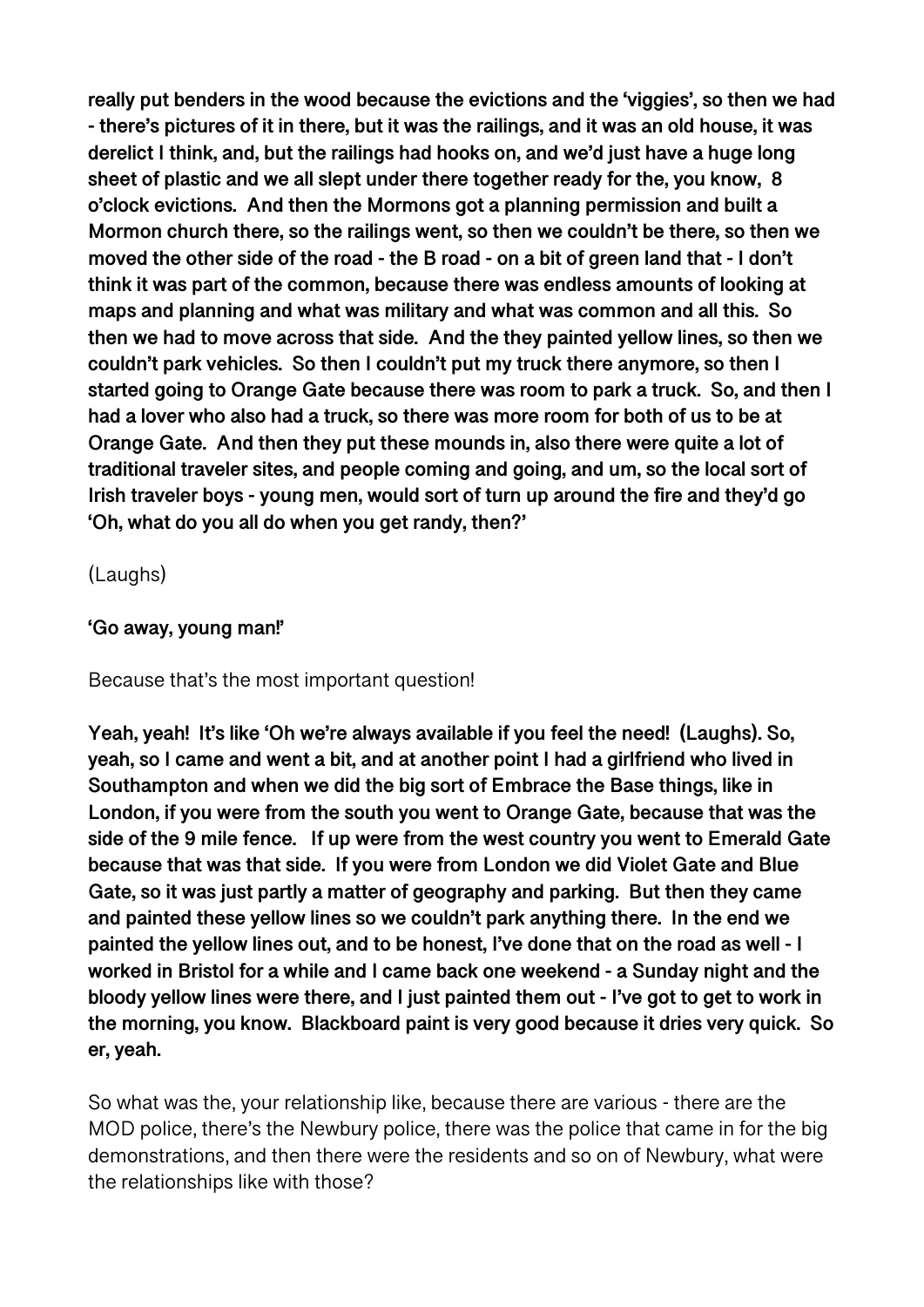**Really bad. I mean Thames Valley Police, it's actually amongst the travelers as well TVP were very, very known, because it Thames Valley included Stonehenge, and there was that huge Battle of the Beanfield thing in '85/'86, so Thames Valley Police, they really - there was no relationship, it was hostile. They, with the, at one point because there was a full time team of fence menders for quite a while, because every night there'd be so many holes made in the fence - women were in and out all the time, er, and what also what we did was we'd make our holes and then stitch them back together with a bit of wire, and the fence menders would tour the perimeter of the fence, they wouldn't see it, but we knew it was there. So they ended up having to employ a full time team of fence menders, and then at one period they had a full time team of bailiffs, so they literally - five days a week - they would just touring the perimeter, so it was pot luck who got the first eviction, because it was random. So they were employing a full time team of bailiffs, and what I heard after camp closed, actually was, they were vicious, you saw how in Carry Greenham Home they're really vicious - they wear dark glasses. There's one in Carry Greenham Home with the shiny dark glasses, a big chap - I can't remember all the names - the names are written down in the diaries. Do you remember in Hungerford - just the other side of Newbury one of the first shootings of school kids was at Hungerford, and it turned out that that guy was one of our bailiffs.** 

Oh wow.

**So that's the level of psycho - absolutely violent, psychotic men. Um...** 

Frightening.

## **Yeah. Really frightening. You probably know that a woman at Yellow Gate was run over and killed.**

Yeah. How did that happen?

## **I don't know because it's a Yellow Gate thing, but it's noted in there. It's noted that we - someone from Yellow Gate...**

Because nothing ever happened about that, did it - nobody ever got prosecuted or arrested or anything for that. And somebody else got their leg broken, didn't they?

**Yeah, there was, probably. There was, you know we had some women at Blue Gate, certainly at Blue Gate - I don't know about other gates - who were really very mentally unwell, and it was very difficult because we didn't want to be handing them over to the state, but how to support them when you're so struggling just with the**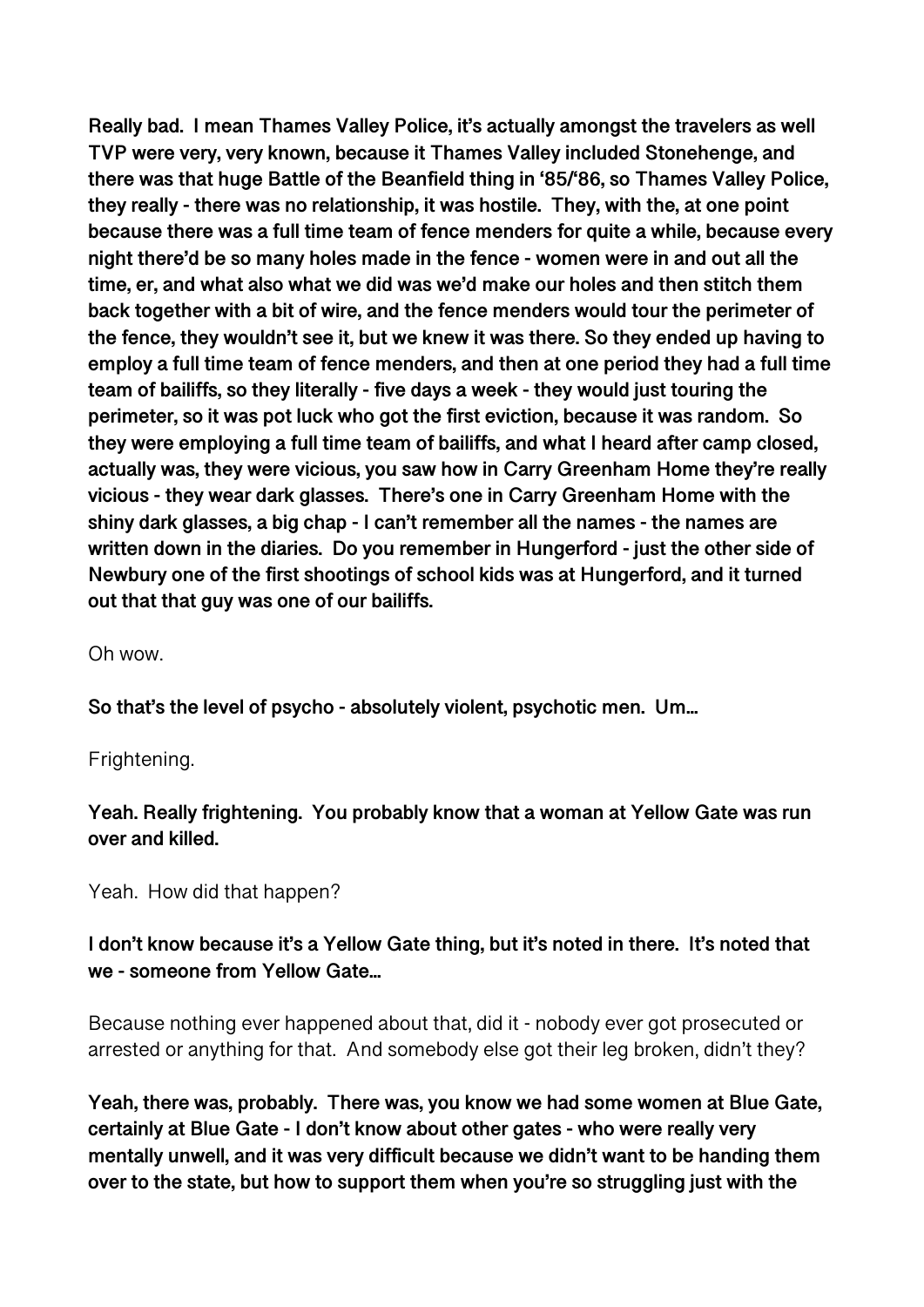**conditions and everything. That was quite difficult as well. We didn't have any expertise, really, in that field. But we could, and then they'd wander off at night, they'd disappear for days, and we didn't know where they'd be - they might have hitched to London. I mean it was really scary, and then they'd rock up. And actually I think there was one time the sofa got set on fire, and it was one of these women. You know - it wasn't always vigilantes! (Laughs). Or like the post - we'd have a sort of tin box for the post to go in, and one morning we woke up and the post was all burnt, you know. There'd been a fire in the post tin.** 

Yes, a lot of patience and tolerance in that, isn't there - given the challenges from the authorities, to be managing those types of mental health issues, and conflict, and the survival as well.

**Yeah.** 

It's a lot isn't it?

**It was huge, and you know a lot - I wasn't one of the younger women, but like I say - 15 - you're just like, you know you'd got no, probably no experience of any of this, and um, but you could just concentrate on going wood-ing and you know, sawing up the wood. Er. Right. Oh yeah, do you know about the SalisburyPlain walks? We did some walks across Salisbury Plain?** 

Only what you spoke to Becca about.

**Yeah, I, I'd one of them, and so we - yeah we'd gather at Avebury, there were quite. a few sort of er, little women's festivals at Avebury, and um, then, so we'd take over the car park, camp for the night there, and then set off - it was a three day walk, um, and so that was, and we'd end up at Stonehenge, just near, yeah Stonehenge. Yeah we did that - we walked across Salisbury Plain or the bomb you know, the sites.** 

And, because I mean there's quite a lot of activity...

**Yeah, the red flags, the red flags. We stuck to the sort of route, the path route, you know, and actually it was quite good practice for doing the Women's Aid to former Yugoslavia, because you've be driving through, in a war zone, you know there was no traffic except military traffic. There was military road blocks and you couldn't get out and have a piss in the bush because of landmines. So you know, that was difficult conditions as well. And also we had no EU, we only had faxes, um we'd have to sleep one, I went - the last one that I did was just after that Dayton Agreement was signed, so it had stopped officially being a war, and so we were able to get into Serbia, because we'd been supporting Women in Black in Serbia, but because of the**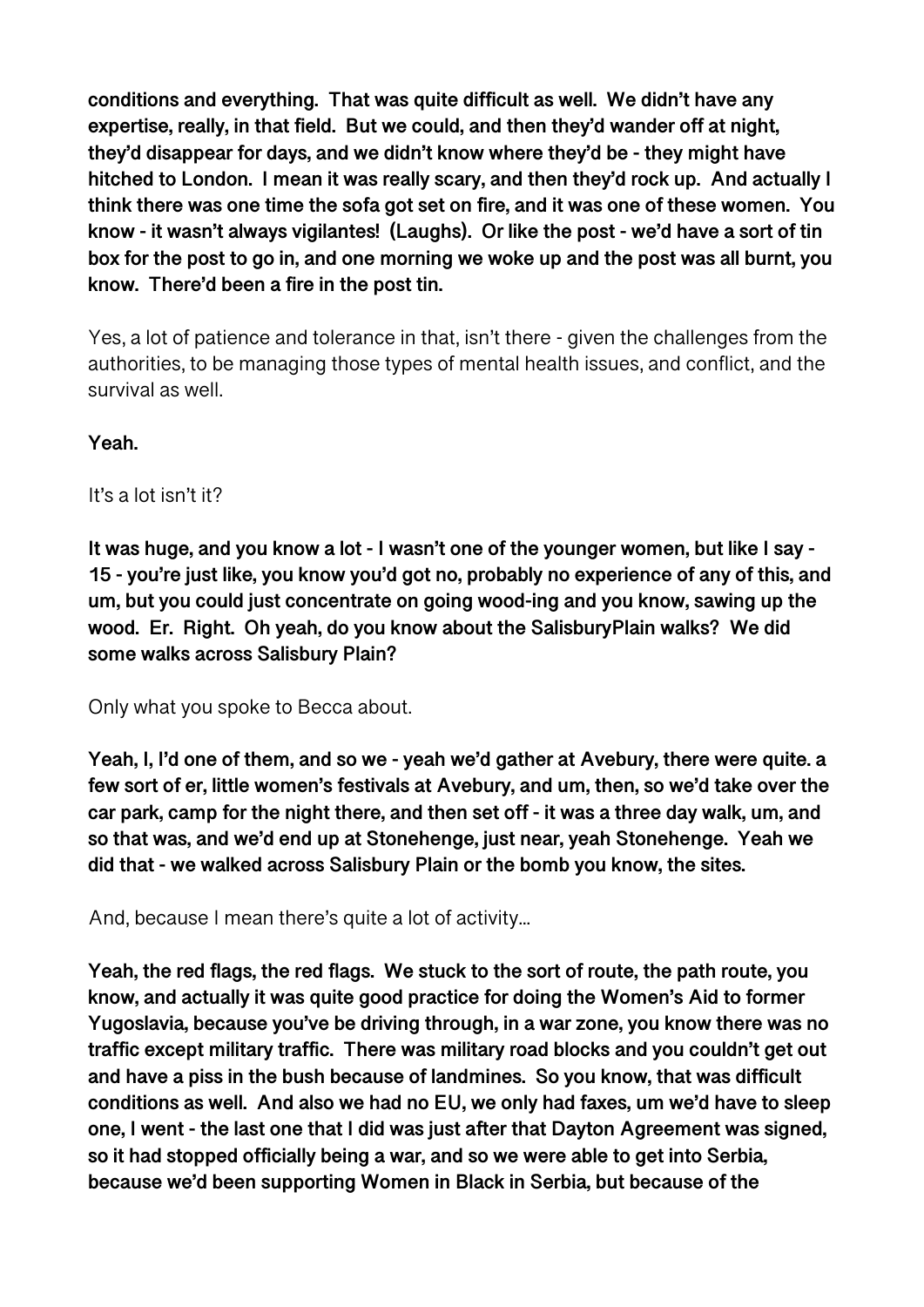**sanctions we didn't try driving into Serbia. So after the Dayton Agreement, we could actually take some aid, so I did that - it was only the one truck. And I didn't end up with a co-driver. We had three - we usually had two drivers and one admin because we had all these different currencies and different rules about prices on the road, and then, also some of the like, I had to go through Hungary to get to Serbia - they shut the customs points overnight, so we had to sleep in the tucks with like three miles of Russian trucks waiting to come into Serbia in the morning, and us in our little seven and a half tonne-r, you know three women again - there's no way we went out for a piss. We had a piss bottle in the cab. And we had to sort of - we'd got trucks with two bunks, but then one of us would have to sleep across the seats with the gear stick. Um, yeah, so that was quite challenging! (Laughs). And we got to our host group in um, Belgrade and they - we had to go to a safe house and unload some of the aid, because they said it's too unsafe to go to these camps because they haven't had any aid all winter, and if you turn up, you will just get mobbed. So, um, yeah - you know, you learnt a lot, and then we'd come back and have to do reports. And that. We had a knicker project one time to take knickers and sanitary stuff and nappies, and we supported a medial thing called - oh god, I think it's called WATVI ...anyway supported a medical centre - I think this was in Bosnia, so took a lot of medicines out there, and also delivered training - rape crisis training, trauma training, so one of the women, Sian, she, from being involved in camp, she was really the - she was the key sort of woman in Southampton that facilitated WATVI - she had an office and she had a fax. (Laughs). Um, she ended up working for amnesty as one of the Balkans representatives - she's just retired now. But she carried on with those connections, so she told me like last year that that medical centre is still happening, it's still there, and the women - they took it on, it's their project, we just supported the to get it going they sad 'We are so pleased that we are here and we have this expertise, because now when women are escaping from Syria or wherever, we know what to do, because you showed - you helped us to know what to do'.** 

Wow, what a fantastic legacy.

## **Yeah. Absolutely, it's quite sort of woooah (breathes in audibly).**

Yeah, it is it's great, because it's very unusual for things like that not to - over the years, not to lose their funding and disappear, you know.

### **Yeah, or to be taken over by the UN. So, yeah.**

So in terms of, if there was a sort of piece of art or some kind of picture that you have in your head, is there something you think that represents Greenham to you? I mean I know it's difficult because it's so many years, but when somebody says Greenham to you, is there something that flashes into your head?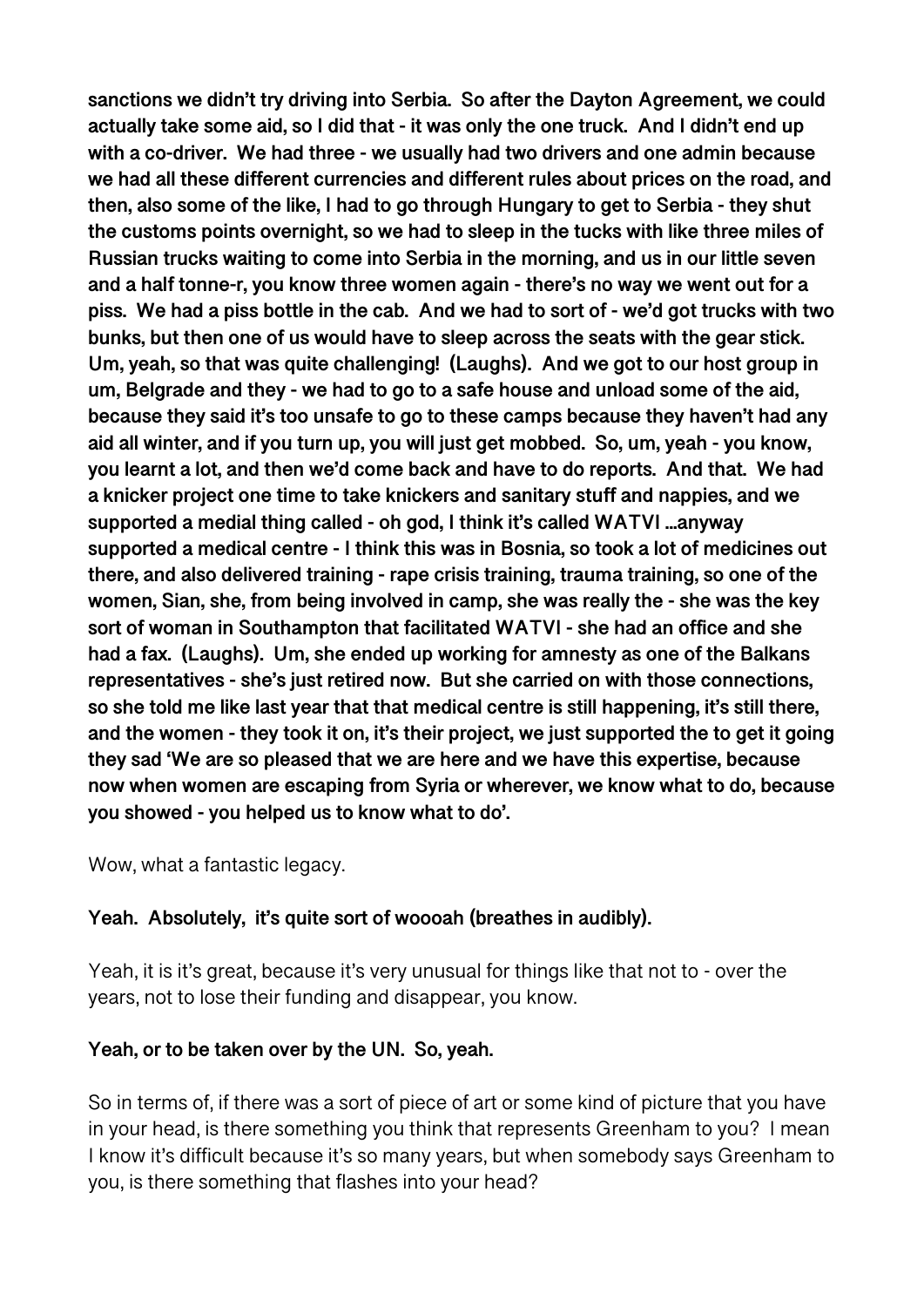**It's the bailiffs! The bailiffs and the sort of horrendous state - the only good thing about the bailiffs is that they'd take the rubbish away! (Laughs). Because it was quite a thing having to get rid of the rubbish. So the bailiffs really, and the relentless mess that um, and the you know - sleeping with your boots on. Yeah, really.** 

And so given that this is a project that we're hoping will create the Greenham legacy for future generations, what would you say would the things that are the most important thing for people to understand - for people to take from the Greenham experience?

**Well, this is a reference to the Suffragettes, but you stand shoulder to shoulder, you know. You mind each other's backs, that you support each other, and you're safer like that. And also just like naming it, calling it out. Which reminds me - the zapping has anyone talked to you about the zapping?** 

### They have, yeah.

**And Elizabeth was a real worker on the zapping. She was based at Blue Gate, she was an older woman, she was a difficult woman - you know (laughs). But she was absolutely obsessed with the zapping.** 

### Explain just...

**Yeh said, the zapping was, it was actually low frequency being used, I mean they were experimenting with it in Russia as well as here, but, and we - because we had to tell women that were present to not come, because it put our periods out of synch that was maybe why we had the moon charts abut when we were bleeding, I don't really know, but also you could see the squaddies getting disorientated by it as well. If they were zapping the gate, then it was affecting the squaddies that were at the gate as well.** 

### And how long did that go on for?

**I don't know, probably quite a long time, because they were experimenting on us. I mean now everyone thinks it's okay - um, we've got so used to the idea of high frequency and low frequency because of the mobile network and the digital thing, and I'm really worried about like 5G - we're all fucked. You know, our brains are already being completely zapped, and um, it's an extension of that, but it was low frequency, and it disorientates you, makes you sick. Some women I mean, I know quite a few women who were at camp quite a while and were zapped and have had thyroid problems and had goitres and have had to have the operations and be on**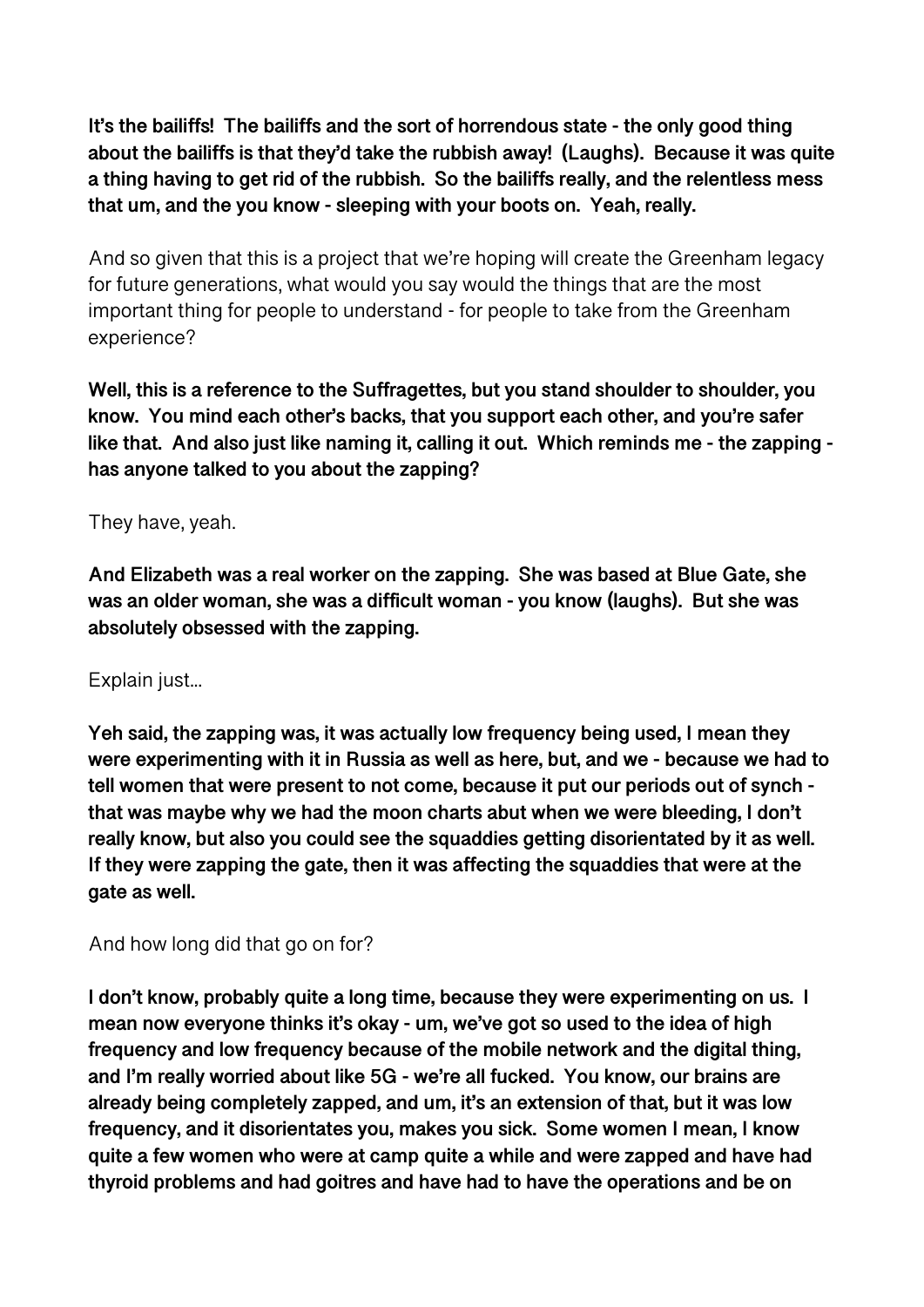**thyroxin and stuff, so it was a sort of hormone disrupter as well. Yeah, basically a hormone disruptor that would be the menstrual cycle. I'm not very good on biology and science, but that's what the zapping was. So we did zapping actions, which were about holding tin foil up as a shield to it, and that was to reflect - I think water is actually more of a barrier, now I understand that water is more of a barrier to it. But we did zapping actions where we did tin foil. Elizabeth sort of, and she got us, you know, on that one. So one of the actions was like 'Bring tin foil, bring shiny metal things and we're going to hold it all up to the gates to highlight the zapping thing.' But people thought we were nuts.** 

What the residents and people?

**Oh no, gong back to the residents, we were banned from everywhere in Newbury, except the Quakers who again, eve with their amazing sort of white poppy business, it was very difficult for the Newbury Quakers to vote to come and support us. They used to come and do a - there were various religious groups that used to come and do Sunday morning prayer meetings and vigils, well we'd be very respectful of 'Let's not make too much noise'. In the end they turned over their meeting hall, which was right next to Newbury bus staton, which was fantastic because women would get off the bus, quite disorientated with all these bags, and they installed a shower and a washing machine and a dryer. Because drying things was a nightmare. And we could have meetings there if we were planning NVDA where we wanted a private, we could talk there, so that was a really supportive thing. And there was one cafe called The Empire Grill which would let us in. Because we did stink, you couldn't really not stink. And then you think 'What the fuck, we're covered in mud, we'll only get covered in mud as soon as we go back.' And dole day was a big day for the signing on, and it was market day I think. So yeah, we were banned from everywhere except The Empire Grill, which was quite near the bus station and the Quaker meeting house.** 

So given that standing shoulder to shoulder was - is something you feel is a Greenham legacy, how did you feel about the conflicts that came later on that seemed to split the camp?

### **What, with the Yellow Gate thing?**

Yeah.

**Um, well, we were just pissed of because we felt that our thing was being taken over and highjacked, so you know one of the difficult things to negotiate around that was the post and the money, because um, because originally there was only the main gate, and then after there was more than one camp we stopped calling it Main Gate,**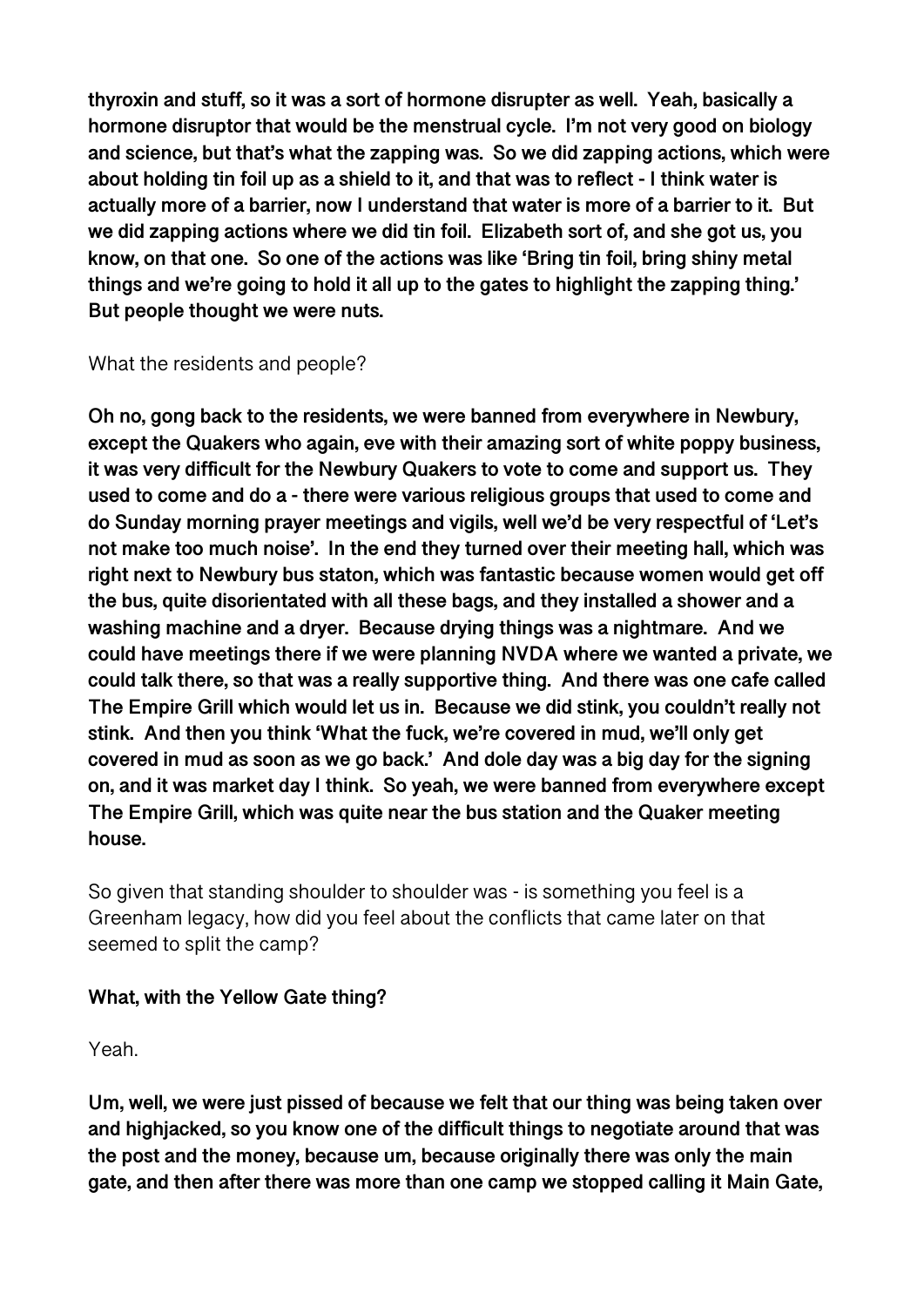**because it's like there are no leaders, so then we took on the rainbow colours - partly for the big actions, but you know, we had to rest, we had to get our own bank account and our own signatories and er, get women to actually choose women who they were going to send their donations in! So if it was our newsletter that went out with our, I mean Blue Gate, we did a lot of newsletters fromBlue Gate, we would be the ones that did the money. If we went on a march or a speak or anything we would be doing budgeting, so we would get the money. We would go to like Women's Disco in reading and bucket there, or arrange things at Bristol - there was a lot of coming and going from Bristol as well. So, the money was a big problem, and then what happened with the sanctuary went on and on and on and on and on.** 

#### And what did - what was the issue?

**What the issue was, the Yellow Gate took it over and um, you now all the time that camp was there, but after camp had left, me and my girlfriend at the time, we went up to Blue Gate to remove the last caravan - there were like three women left at Blue Gate, and it was looking like the fence as coming down and it was not sustainable everyone was absolutely fed up anyway, so we went and moved the last caravan, it as a really emotional, difficult time. But the Yellow Gate women stayed on and they were inhabiting - they weren't even necessarily Yellow Gate women anymore - so they stayed on because it was owned land - they had some trailers on there, big statics. And for a while there were a couple of women, like Spud was one of them, who would stop by and do a little bit of exchange of information about what's happening in the base or whatever. And then, after camp had broken, finished, but um, we - I headed, because we had some meetings, we had reunions at Orange Gate partly to deal with the archiving of all the materials, and so when um, when the land was bought there were three signatories - Evelyn was one of them, Evelyn lived outside Newbury, but um, er, oh god it was Lynette - it was Lynette that had the diaries, actually in Newbury, not Evelyn - Evelyn had a small holding and she was always bringing us vegetables, and she was one that worked with the commoners, she was an older woman, and um, god yeah it was Lynette in Newbury that had the storage. So there were three signatories, one of them was Evelyn, one of them was a woman who soon after was disappeared into the mental health system and was completely lost track of, I can't remember her name, I probably wouldn't say it anyway, but we never knew what happened to her, and one of them was Katrina Howse. And so Evelyn really wanted shot of the responsibility of this, because we couldn't sell it, what we would have liked we would liked to have sold it and donated the money to, I don't know - Million Women Rise or something, but or to some other project, Women's Peace Project or something, but we couldn't sell it, but there were only two signatures that were in total conflict. And then we found out that Katrina Howse had moved some bloke - some bloke was living there in one of the trailers, and he was paying her rent. And Evelyn was distraught 'I just want to be shot of it, I**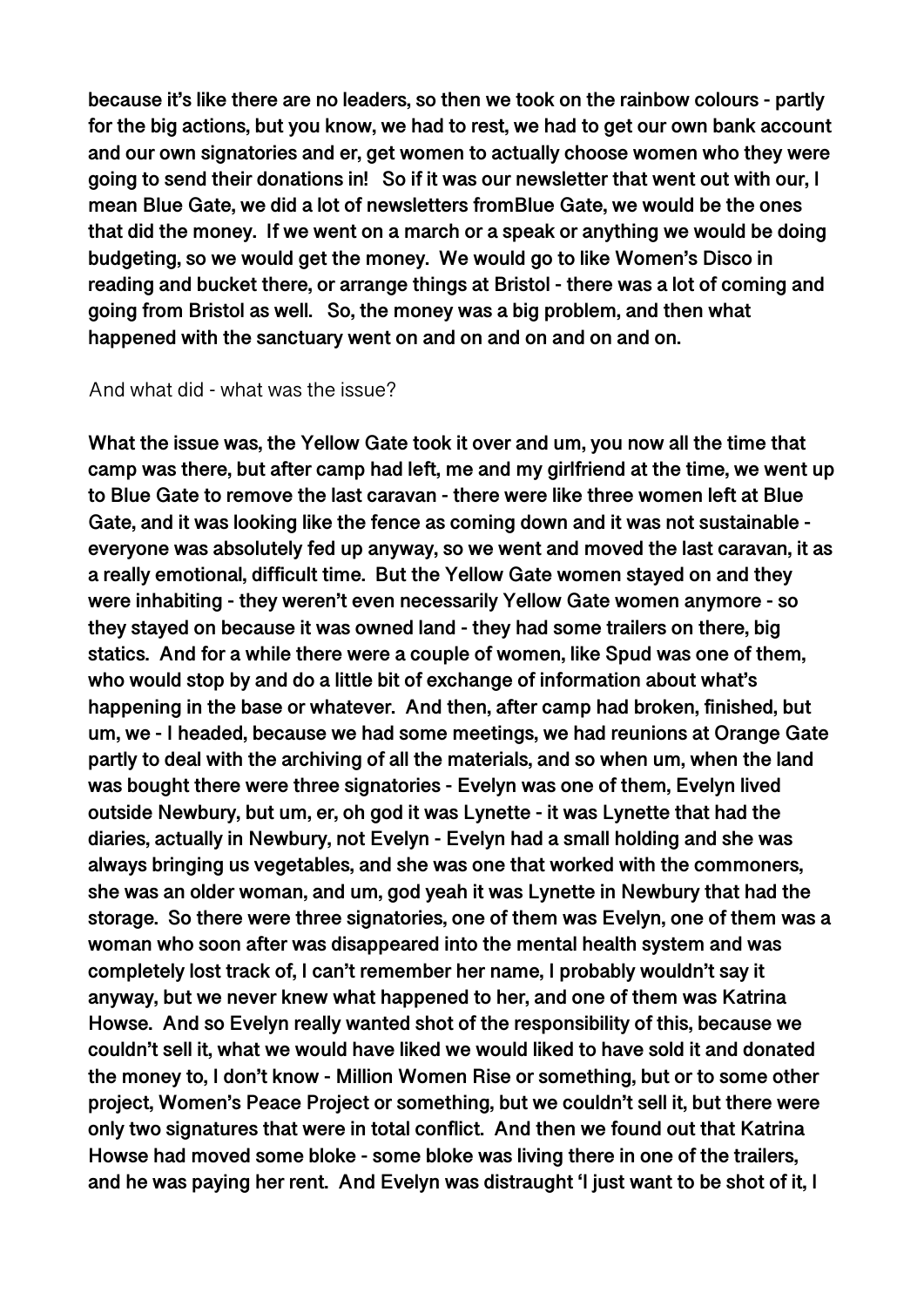**just want to be shot of it', and I really, I think something did happen in the end, but I can't remember what. Evelyn Parker is the one you'd need - I think she's still alive. So another offshoot actually was Aldermaston Women's Peace Camp, so that was once a month, so you know that still carries on. I carried on going to Aldermaston quite a lot for the weekend, and you know a slightly new generation of women got involved, but a lot of it was slightly older Greenham women, because er, well it's part of the next generation of Trident, but also when they were doing the DU bombs in Iraq, Aldermaston was part of the, because it's research and development - they were monitoring the DU that was being blown over Europe and in the UK from the stuff that was dropped on those weapons.** 

Wow. So from the woman that I've spoken to, class seems to be quite a source of not conflict, um, but certainly an issue - if you were working class then you had these spaces or this voice, and if you were middle class then you were encouraged to listen instead of speak. That's - is that something that, I think it's more of a sociological middle class women have, you know, get opportunities to speak all the time, it's time for you to listen.

**Um, I don't remember anything that specific. You know it was - class and race were you know, an issue. But to me it was sort of covered by things like nobody does an interview on their own, you always working in at-least two people doing that interview. Um. I mean Blue Gate was a very rowdy gate, but there were some very quiet women, and you can't - if someone's got, doesn't want to speak, it's not okay to put pressure on that either. I can't really say much more about that. Also for me as a feminist, and part of my feminist analysis is that it actually we should be trying, we can acknowledge the differences and the entitlement - we didn't use that word then but actually you can be a very well off women with a very wealthy husband and still have no money, you can still experience domestic violence and abuse - even if you're a middle class woman, you're still - we have these things in common as well - you may well have still experienced child sex abuse, you might be, your family might be coercing you into marriage, or the shame of being a single parent - all those things would transcended class because they affect us all. And those were the commonality. And you know, certainly at Blue Gate we had camp dole, so certainly on a financial aspect we tried to sort of have a level playing field in that. Yeah.** 

Is there anything else on your list?

### **I think possibly not really.**

Check we've done everything you wanted to do?

**Yeah.**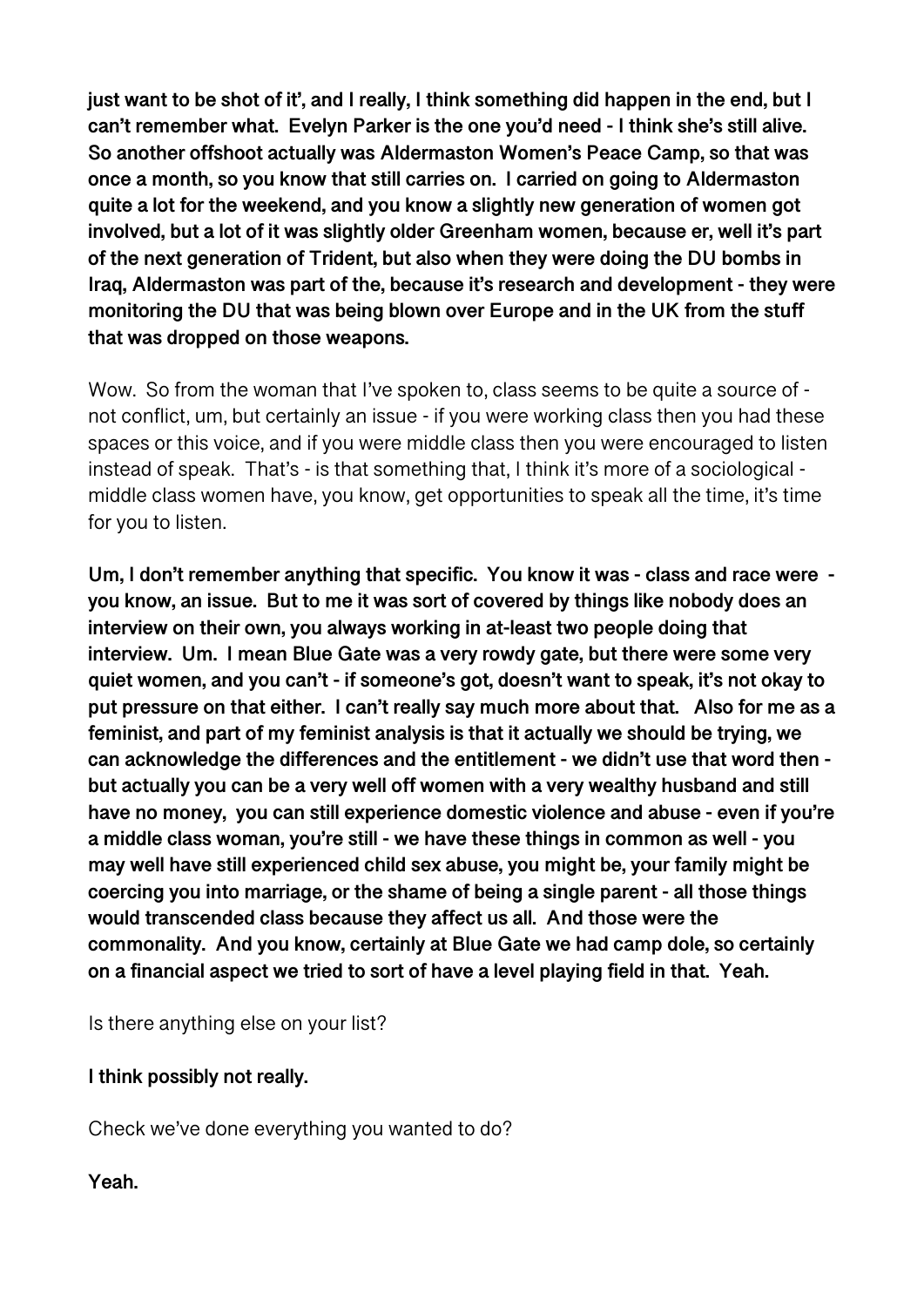Christine is there anything that you want to talk about, or see more?

(Christine) When you were talking about the zapping, what form did it take? Did they have handheld machines?

### **I don't know, I think it was done from fairly long distance.**

(Christine) I just want to identify how it happened?

**Yeah, i don't know - you'd have to ask Elizabeth, she was the expert on it. What she made us do with vehicles - she said this would help with the zapping, is we had to have a wire, we had to have a piece of metal wrapped around the frame of the vehicle, and then a metal prong, and earth the vehicle. So she would always be going around - anyone with a vehicle, she'd be putting these earthing thing straps, on to sounds a bit basic, doesn't it, but it's standard practice for electricity. But I don't really know, I don't really know, I mean people did think we were bonkers. That three months that I went to New York and went to the Women's Pentagon Action, also Judy Chicago's Dinner Plate was being done then, so I went down to Texas, because another woman in my CR group was from Texas and I knew, and um, I went to er upstate New York to a Disabled Lesbian Community, and there was one woman who had compensation - some of them were, had been involved in the anti-Vietnam struggles, and the Underground Railroad up to Canada, so I went to the Nyack Peace Centre and I heard there about, er, and again this was ex-military guys that were telling me this, and they were quite damaged - we didn't have the words then about post-traumatic stress syndrome, but he said that a lot of experimenting is done on squaddies who have no family, and a lot of the recruiting, I mean this very much to me is about class and militarism, but if there was a squaddie who had no family, they would be taken into military mental establishments and used for experimenting on. And one of the experiments was with implants, which you know, now is not really news any more we're nearly there aren't we, but in the early '80s this was total fantasy land. And he said it would pick up electrical things in his head, and he would hear, it would intercept the radio - it sounded completely bonkers and I came back and I told people about going to this Nyack Peace Centre and hearing about this, and it actually very much later on made me think about zapping, because zapping was a bit later on than the Pentagon action, um, but I think that was another thing about class and class analysis, becasue some women wanted to talk to the squaddies, and others didn't - there was completely - like at that point, I partly was at camp because I had a separatist phase which really actually has stood me in good stead - I was teaching women self defense and um, was working in a women's centre and I lived at Greenham partly because I wanted to live as free of sort of men zapping my head, and yet be still lie on the frontline dealing with men everyday - with the bailiffs and**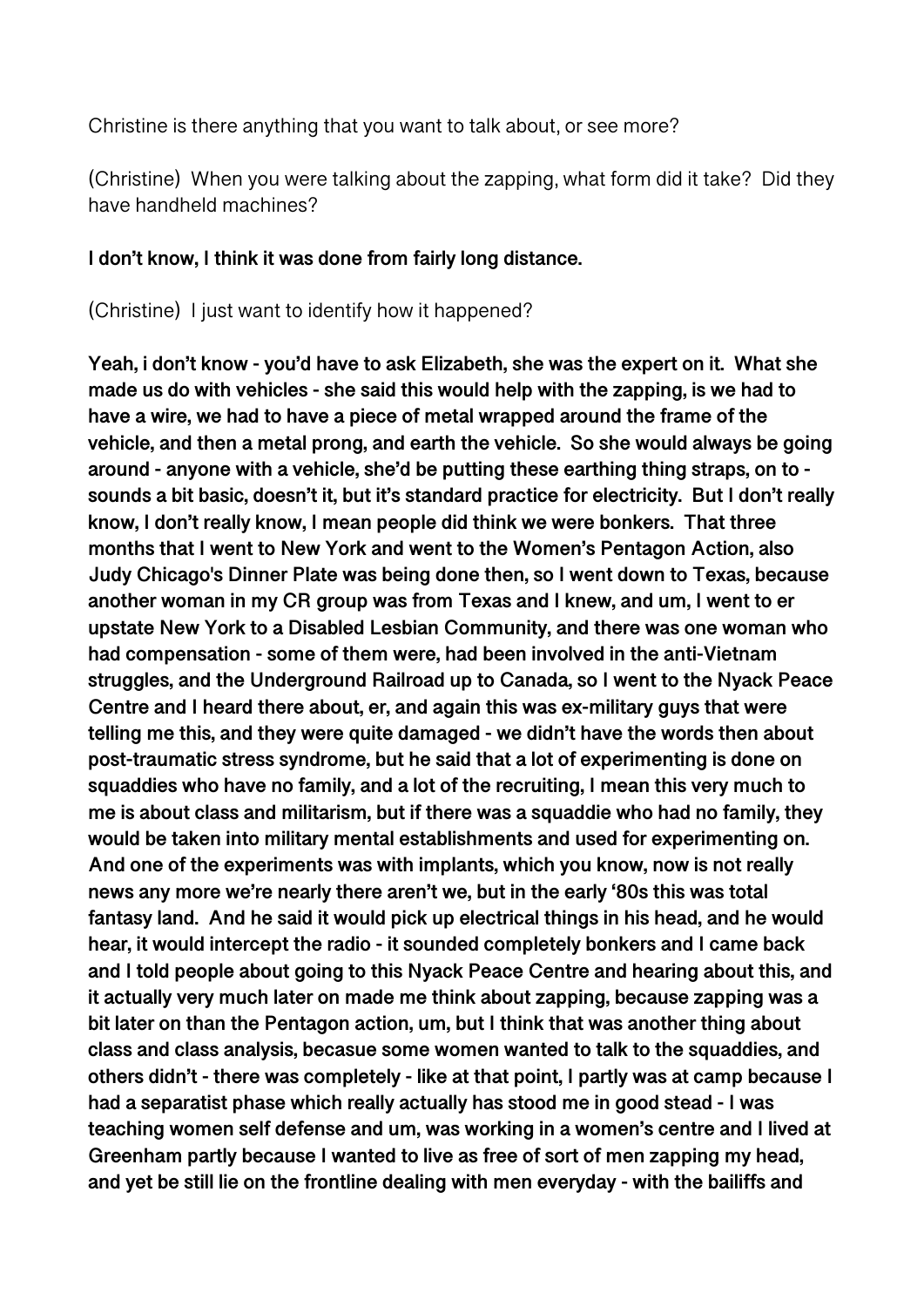**the police and the squaddies! So I personally didn't want to talk to the squaddies, but especially women that came up for the day or the weekend, they would like have some Christian mission or whatever and they would want to talk to the squaddies, but I think you know, there was a recognition that there was like, um, you know they were being as abused by the system as you know a lot of other people. They didn't go to Sandhurst so there was a class issue there.** 

Yeah, I think it's perhaps to acknowledge yourself about the unethical way in the authorities - because people think the authorities are the ultimate in dotting Is and crossing Ts, and they think they're going to take care of everybody, but sometimes it's good to have that reminder that ethics is, the line is a movable feast depending on what outcome they want.

# **Oh yeah yeah.**

Sometimes it's good to have that, you know, yeah..

**Yeah, that's um, all those illusions fell away, you know if you spend much time at camp. Also the thing about Blue Gate was it was sort of quite self-identifying as an anarchist gate, um, whereas like well what was Yellow Gate at that time, you're probably going to be interviewing Rebecca Johnson, who I still sort of vaguely am in contact with, but she stood as a Green Party candidate very early on at Newbury when she was quite young, and that was sort of - that's a party political thing. It was a great stand, it was great publicity, and she's still quite involved in the Green Party, but I don't think anybody from Blue Gate would have been putting themselves forward as a parliamentary candidate or anything! There was too much....** 

Anti establishment?

## **Yeah.**

And I have noticed that you know, so painting on runways, the anarchist symbol appears, it's not just the women's symbols. Blue Gate were obviously quite active.

**Yeah, because Blue Gate was the end of the runway. Like Green Gate was the silos gate, and so you could see the silos, and then the runway went in that branch - the fence goes out and round, um, so that it was the runway sort of side of it. And um, yeah. But there were, that's not, that's the point - there was a range - there was no right and wrong, there was like well 'We're going to do it like this', and it's great that she stood for that - some people still don't like it, some of the women still (grumbles), but fair play to her, she set up the Acronym Institute, she addresses the UN, she's completely put her life and her health on the line continually, you know at Blue Gate**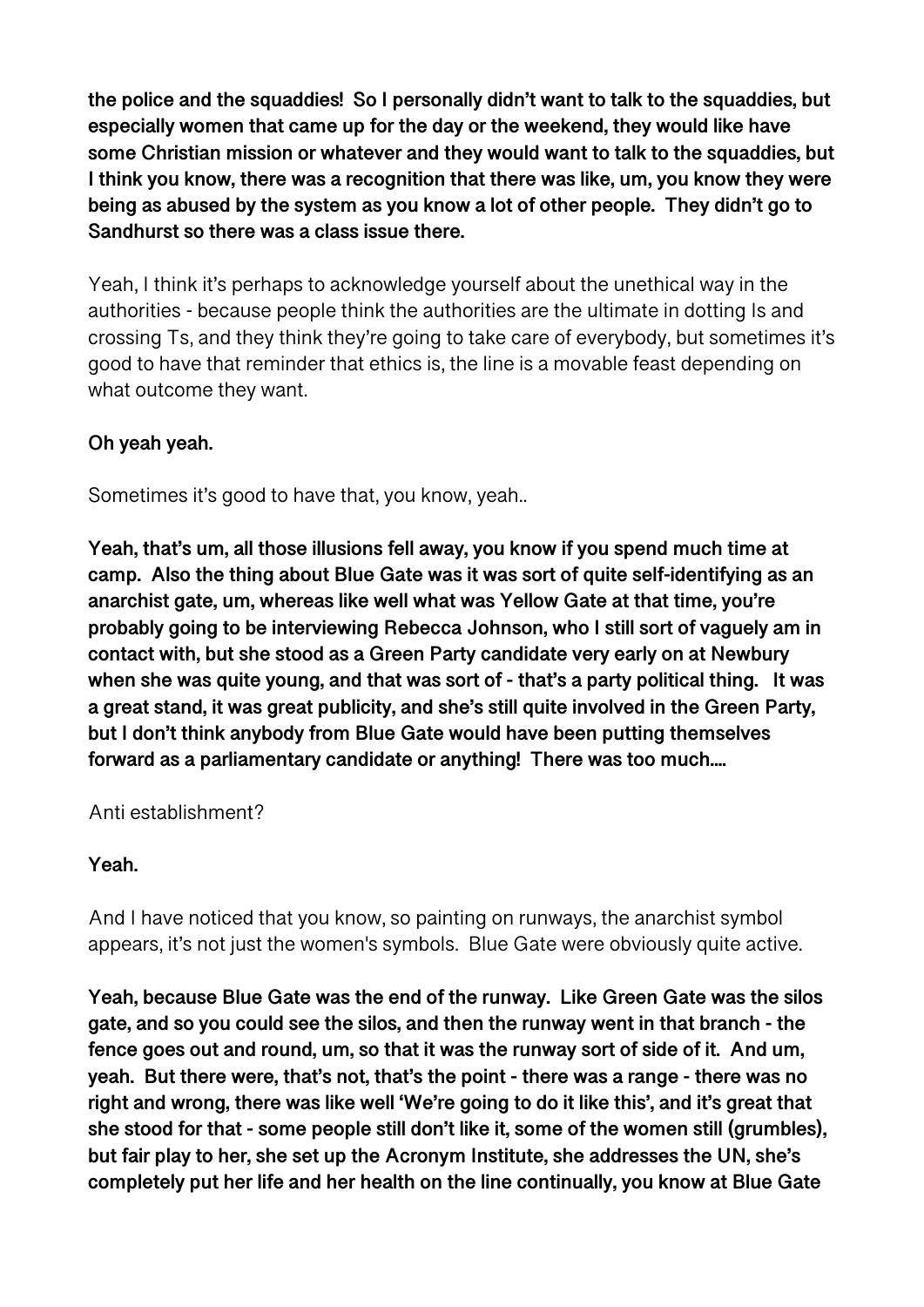**it was like 'Oh some women gave up their careers to come and live here, and others made their careers out of living here.' And you think 'Well, it doesn't really matter does it', not everyone can do what Rebecca's done.** 

But I think you've got to be happy with where you are to have that opinion, do you know what I mean?

## **Yeah.**

Really. Maybe that says more about you than it does about other people?

## **Yeah.**

In terms of your contentment with your journey and where you've ended up and what you've done.

**And I like change, you know, which is why I ended up on the road for so long. Because I am now a candidate locally for the Green Party, but that's only because I can now vote. For 26 years I couldn't vote so, um and actually voting was an interesting thing at Greenham. We gradually got - you could sign on from Greenham, use Blue Gate, Greenham Common, Burys Bank Road as our address, and then you know, then we had the whole thing with the census - the national census, because that come round ever four, every ten years, and they'd do that, so lots of women didn't want to be on the census, but personally I felt like it's about standing up and being counted, but in terms of history and archiving, I think it's really important that some of us are on this census. And I've tried since not being at camp to be on a census when I was working and parked up in a forest, but there's no way they were going to put me on that census, it was a real struggle to get myself, as a traveler, on the census in the Forest of Dean, because they don't want those statistic, they erase that right from the baseline of you, because on the census if a county has got so many travelers, then you used to be obliged to put a traveler's site in, so they don't want those figures.** 

Right, so it's a political document as much as it is...

**Yeah, yeah, it was a very political thing. I think we had big discussions about the census, and the same about with the er, with the electoral role, you know, and I don't know - I certainly didn't vote when I was there, or maybe it was more about the census, but there was that issue, but it's like you do what you feel comfortable to do. For me there was no right or wrong about that. There wasn't a big thing to have an argument about, it was a thing to have a political consideration over, and then we all make our own decision. But mostly we had other names, camp names, but so, it**